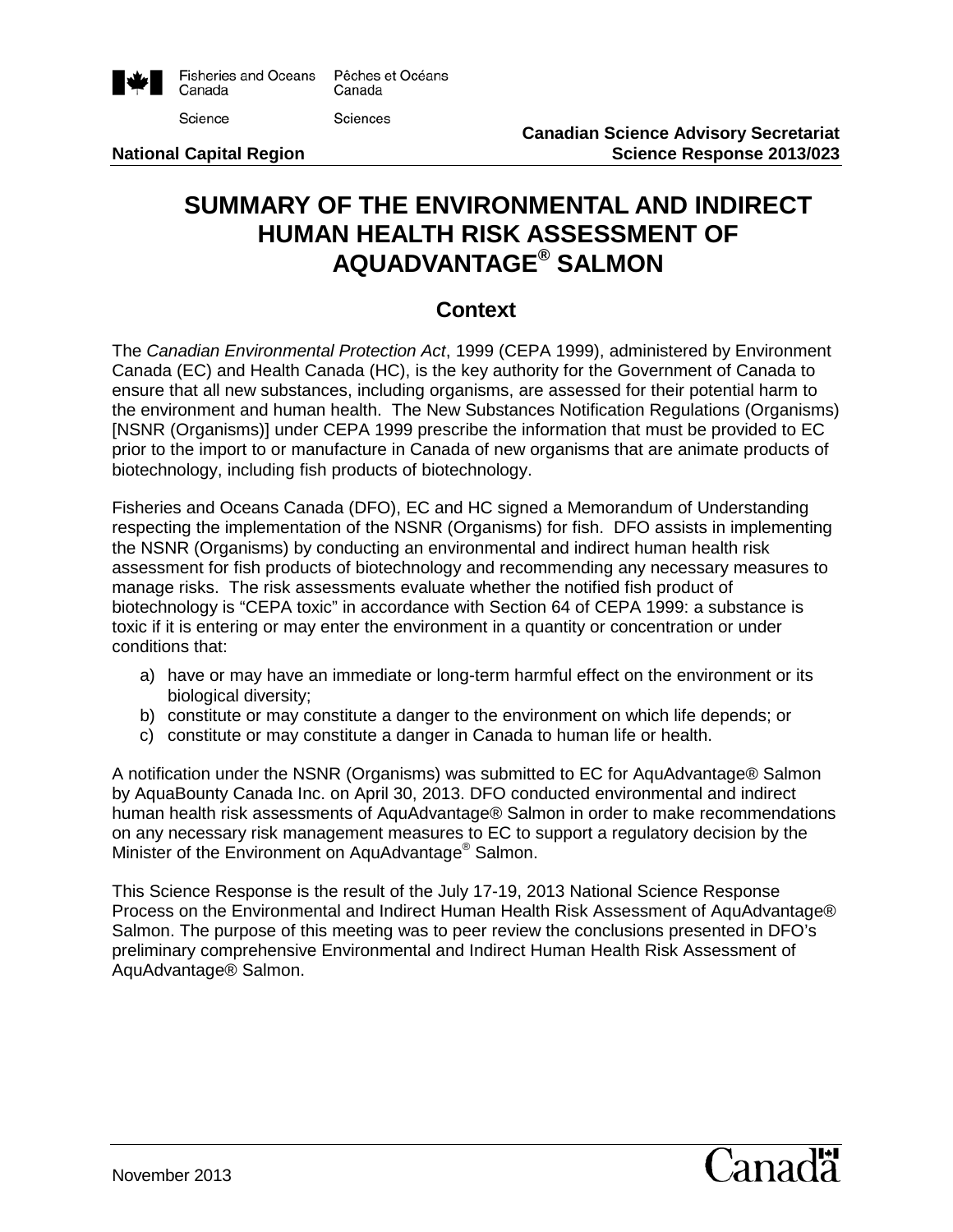# **Background**

# **AquaBounty and AquAdvantage® Salmon**

AquaBounty Technologies Inc. is an American biotechnology company with a land-based, contained research and development facility in Prince Edward Island (PEI). AquaBounty has genetically engineered an Atlantic Salmon (*Salmo salar*) referred to as *AquAdvantage* salmon (AAS hereinafter) intended for human food consumption that is claimed to grow faster than its non-genetically engineered counterpart.

AAS was developed by micro-injecting a gene construct (opAFP-GHc2) comprised of an ocean pout (*Macrozoarces americanus*) anti-freeze protein (AFP) promoter and a Chinook salmon (*Oncorhynchus tshawytscha*) growth hormone (GH) gene into the egg of a wild Atlantic salmon.

AquaBounty has indicated its intent to commercially produce all-female triploid, transgenic AAS eyed-eggs at their PEI facility and to export no more than 100,000 eggs annually to a contained, land-based, grow-out facility in the highlands of Panama (ABT 2013). AAS will be grown to a commercial weight of 1 to 3 kg, then harvested, euthanized and transported to a processing plant in close proximity to the Panamanian grow-out facility, where they will be processed for retail sale in approved markets for food consumption.

Although the proposed AAS product for export to Panama is all-female triploid eyed-eggs from the EO-1α line bearing a single copy of the opAFC-GHc2 transgene, other life-stages (gametes through to sexually mature adults), genotypes (i.e. diploids, triploids, hemizygotes, homozygotes) and genders (females and masculinized females) are required for the production of the eyed-eggs and are therefore included in the risk assessment.

The risk assessment is conducted on AquaBounty's proposed use scenario to grow AAS under the containment conditions specified in the regulatory submission for the PEI and Panamanian facilities. The exposure assessment focuses on the potential for exposure of AAS to the Canadian environment; activities in Panama are only relevant where they may result in exposure to the Canadian environment (i.e. the potential for fish to be released in Panama and swim back to Canadian waters). The indirect human health hazard assessment and the environmental hazard assessment are conducted separately. The risk assessment integrates the exposure and hazard assessments to determine the likelihood that a harmful effect will be realized. Uncertainty associated with each element of the risk assessment is reported and taken into consideration for regulatory decision-making.

#### **Molecular Characterization of AAS**

AAS is a genetically engineered Atlantic salmon (*Salmo salar*) containing a single copy of the opAFP-GHc2 transgene at the EO-1α locus (ABT 2013).

Characterization of the transgene construct

AquaBounty appropriately described the opAFP-GHc2 transgene construct. Briefly, the transgene construct was assembled through the use of standard molecular biology tools and techniques including plasmids, bacteriophage, restriction enzymes, linearization and ligation. No mobile genetic elements were used. The opAFP-GHc2 construct includes a 5'- antifreeze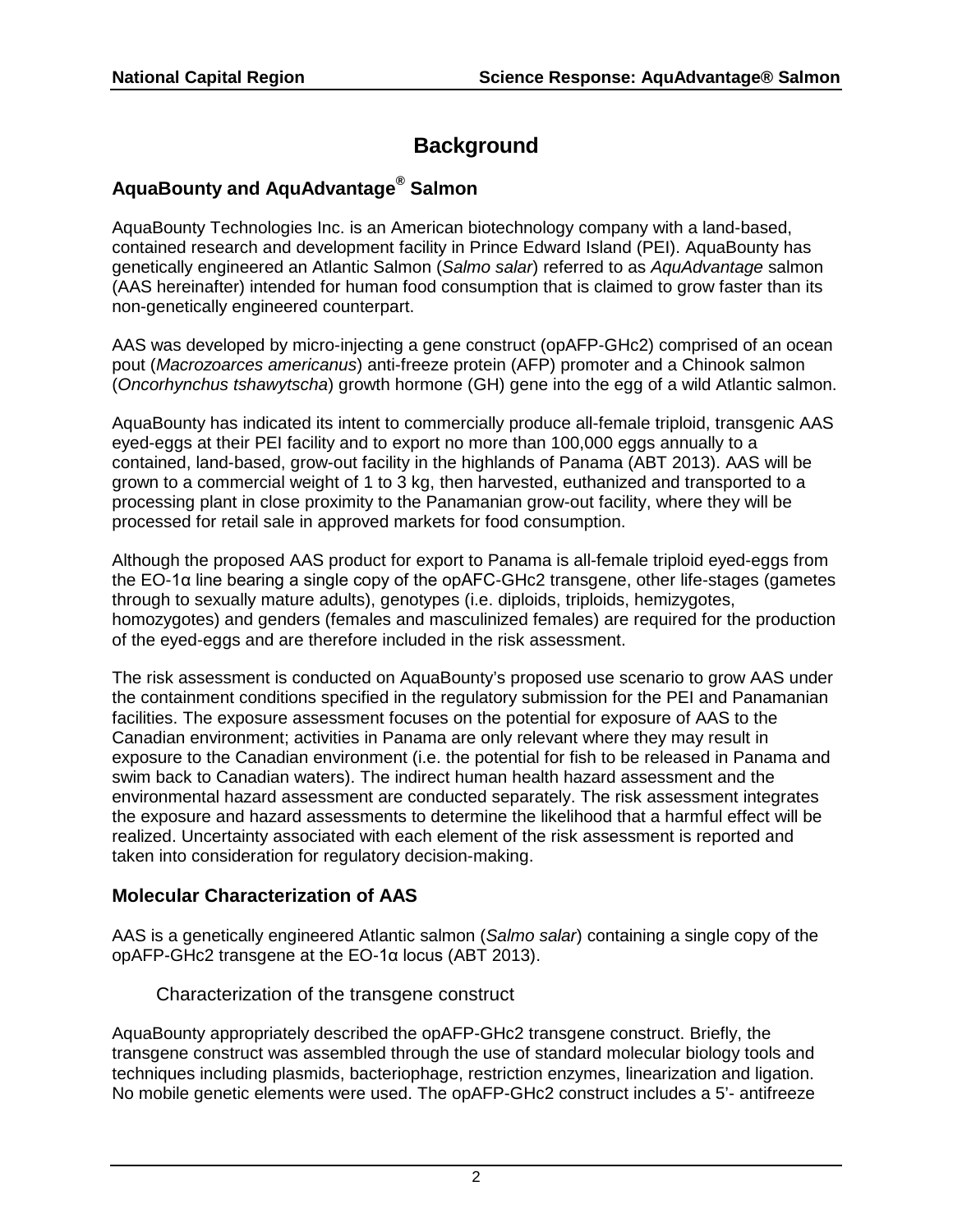protein (AFP) promoter from the ocean pout, the complementary DNA sequence of growth hormone (GH) from the Chinook salmon and a 3'-terminator from the ocean pout (Figure 1). AquaBounty provided *in-vitro* and *in-vivo* evidence of the functionality of the opAFP promoter to drive gene expression in salmonid species. Through complete sequencing of the integrant, AquaBounty provided evidence for (1) the presence of expected regulatory elements in the promoter and terminator regions, (2) the presence of a full-length sequence encoding a mature hormone homologous to the endogenous GH-1 Chinook salmon gene which is 95% homologous to the Atlantic salmon GH and (3) the absence of sequences for known toxic proteins. It is concluded that the nature of the transgene construct is not of concern.

#### Strain history and genealogy

AAS comprises the genetic background of several strains of Atlantic salmon. Early generations of AAS were derived from and crossed with individuals from the Exploits, Colinet and Northeast Rivers in the Province of Newfoundland and Labrador. However, since 2000, subsequent generations used in the development of the AAS line intended for commercial application have been crossed predominantly with domesticated fish from the St. John River strain. AAS is therefore a domesticated transgenic Atlantic salmon strain.

#### Characterization of the transgene integrant

Two integration sites, referred to as the α- and β-integrants, were identified in the founder animal (EO-1). As only the α-integrant confers the enhanced growth phenotype the nonfunctional β-integrant was removed from the AAS EO-1α line through selective breeding. Sufficient evidence was provided to demonstrate the absence of the β-integrant in all AAS broodstock maintained at the PEI facility.

AquaBounty thoroughly characterized the transgene integrant. Evidence demonstrates that the opAFP-GHc2 construct was rearranged upon insertion into the host genome (Figure 1). The  $4205$  base pair (bp) EO-1α transgene integrant includes the last 613 bp of the ocean pout 5'-AFP promoter sequence, followed by the intact Chinook salmon GH cDNA, the complete ocean pout antifreeze 3' regulatory sequence, 25 bp from pUC9, 20 bp from pUC18 and the first 1678 bp of the ocean pout antifreeze 5' region. Excluding the above rearrangements, sequencing of the transgene integrant confirms complete identity with the transgene construct. The non-coding pUC sequences are not of concern. Although microinjection is not a transgene delivery method of concern, the reported co-injection of the transgene and plasmid DNA raised questions about the potential integration of the plasmid, or fragments of it, into the host genome. Southern Blot Analyses using AAS blood genomic DNA probed with pUC19 failed to detect plasmid DNA. In addition, multiplex polymerase chain reaction (PCR) analyses conducted in multiple families over 5 generations with primers designed to anneal to the ampicillin resistance gene (161 bp) also failed to detect plasmid DNA in AAS. From the above, it is concluded that no large fragments from the plasmid and no fragments from the ampicillin resistance gene larger than 161 bp were integrated into the host genome. However, based on recent evidence using modern biotechnology techniques (Zhang et al. 2012), uncertainty remains about the potential integration of incomplete fragments of the transgene or small fragments of the plasmid in the host genome. Although the exact location of the integrant is not known, sequencing of the flanking regions of the integrant provides sufficient evidence to conclude that the integrant was not inserted in the coding region of an endogenous gene. Remaining uncertainty about the potential integration of plasmid fragments smaller than 161 bp and the potential for the transgene integrant to disrupt surrounding genes is alleviated by the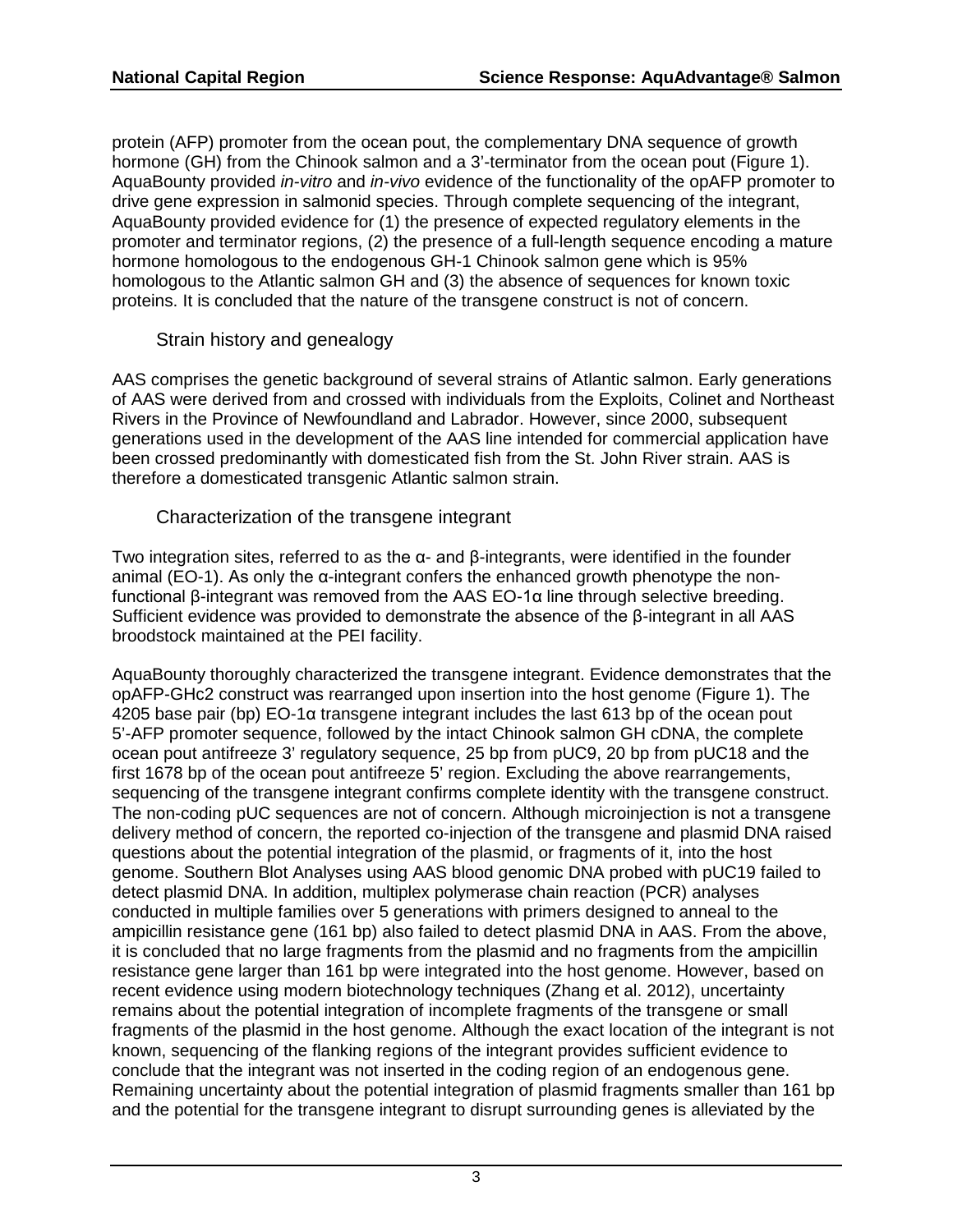nature of the construct and consideration of unintended pleiotropic effects reviewed under the biological and ecological characterization of AAS (*see below*). Therefore, it is concluded with reasonable certainty that the nature of the transgene integrant at the EO-1α locus is not of concern.



*Figure 1. Comparison of the physical characterizations of the microinjected transgene construct (opAFP-GHc2 Plasmid) and the transgene integrant (EO-1α locus) in the Atlantic salmon (Salmo salar) genome (ABT 2013).*

Inheritance and stability of the transgene integrant

Mendelian inheritance of the opAFP-GHc2 transgene inserted at the EO-1α locus was demonstrated through ratios of transgenic to non-transgenic progeny that were identified using PCR. AquaBounty provided detailed data for the percentage of inheritance in several crosses over five generations including all families from the broodstock. Reported ratios of transgenic to non-transgenic offspring were as predicted by mendelian inheritance (Shears and Yaskowiak 2004). Crosses between transgenic hemizygous and non-transgenic individuals led to 50% or 75% inheritance when the hemizygous individuals had one or two integrants respectively. Predicted transgene inheritance ratios for crosses between non-transgenic individuals (0%) or crosses involving transgenic homozygous (100%) individuals were also demonstrated. It is concluded with high certainty that the opAFP-GHc2 transgene inserted at the EO-1α locus is transmitted in accordance with mendelian inheritance ratios.

Genotypic stability of the opAFP-GHc2 transgene inserted at the EO-1α locus was demonstrated over three generations, through consensus nucleotide sequencing at the integrant and genomic flanking regions of individuals from the  $F<sub>2</sub>$  and  $F<sub>4</sub>$  generations (Yaskowiak et al. 2004, 2006). Additional evidence was provided through PCR amplification of the 5' and 3' junctions of the EO-1 $\alpha$  integrant in fish selected from the F<sub>2</sub>, F<sub>4</sub> and F<sub>6</sub> generations (Buchanan and Hobbs 2007). Therefore, it is concluded with high certainty that the opAFP-GHc2 transgene is stable at the EO-1α locus in AAS. However, it is noted that the insertion of the transgene in a simple sequence repeat region of the genome has the potential to alter locus structure, but only over evolutionary timeframes (Greckho 2011).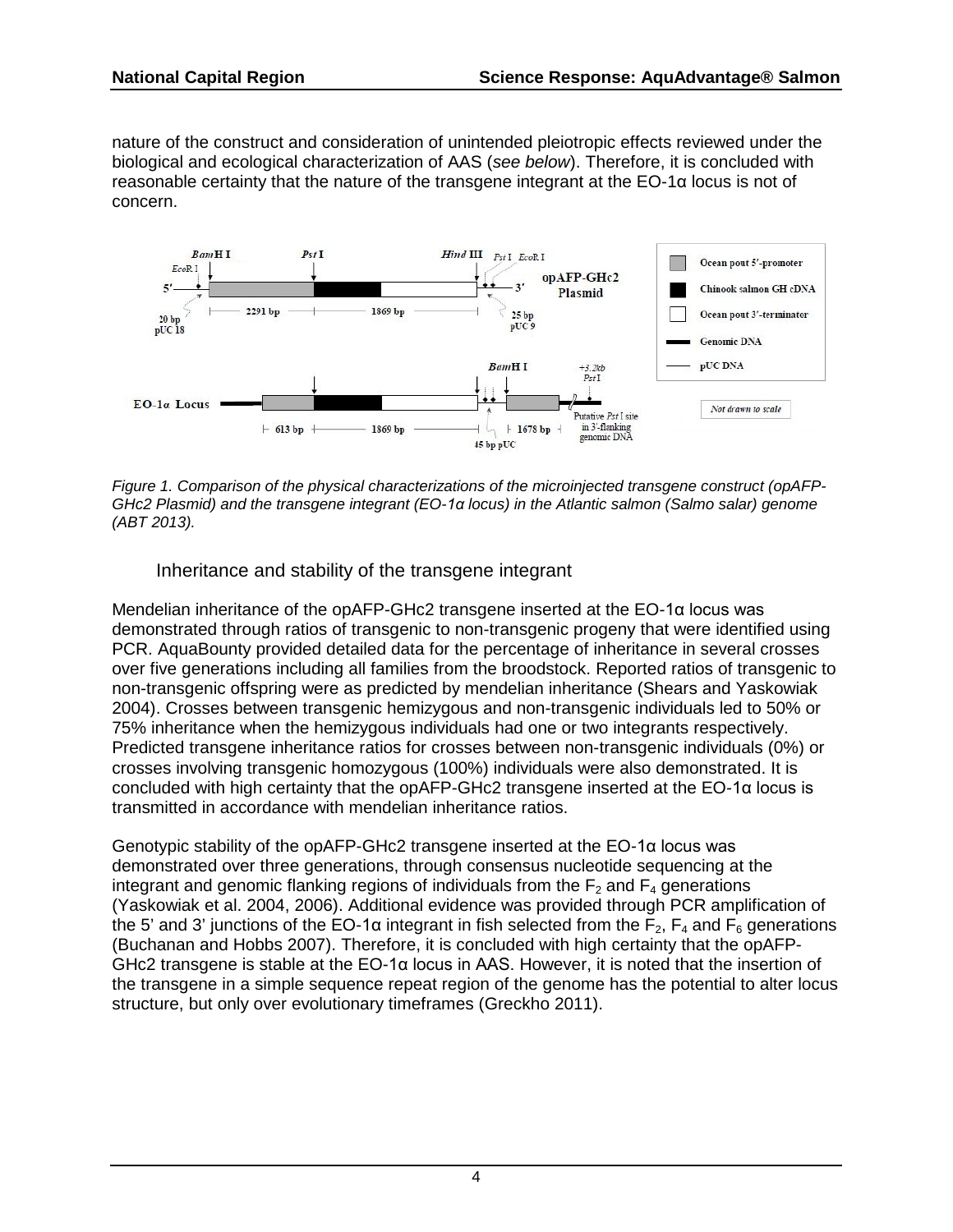Additional Modifications to AAS

In addition to transgenesis, the production of all-female triploid eyed-eggs from the  $E O$ -1 $\alpha$  line bearing a single copy of the opAFC-GHc2 transgene necessitated the application of gynogenesis, sex-reversal and triploidy induction techniques.

Gynogenesis was used in the early development of an all-female broodstock, but is no longer used for maintenance of the commercial all-female broodstock. Although current gynogenetic techniques can be expected to reliably produce all-female populations (Johnstone and Stet 1995; Quillet and Gaignon 1990; Pepper et al. 2004), its efficacy should be confirmed under all conditions of use. While confirmation of sex is not routinely conducted, AquaBounty reports never to have found a "true" male among the gynogens produced at the PEI facility and have provided evidence in which all sampled fish were determined to be females. Therefore, it is concluded that the generation of an all-female population through gynogenesis has been successful, though sampling to confirm the female status of the monosex broodstock population under rearing conditions at the PEI facility has been limited to phenotypic examination of the neomale gonads. Since sex determination in Atlantic salmon may not be solely genetic (Eisbrenner et al. 2013) and no information confirming the sex of fish reared at the Panamanian facility was provided, some uncertainty about the maintenance of all-female populations remains. However, despite the limited evidence of gender maintenance of fish at the Panamanian facility, it is concluded that the process of gynogenesis used in the development of broodstock is not a concern. It is recommended that AquaBounty Canada adopt a standard operating procedure to verify the genetic sex of neomale broodstock through DNA-based tests on an on-going basis, if such a test becomes available.

Sex-reversal of genetic females is achieved through17α-methyltestosterone treatment to produce phenotypic males. Since levels of exogenous 17α-methyltestosterone are reported to be transient and decline to trace levels by 14 days post-treatment (Curtis et al. 1991), potential toxicological effects through the consumption of AAS by predators would be over an extremely limited time frame. It is concluded that sex-reversal treatment is not of concern.

Induced triploidy through pressure shock shortly after fertilization of the eggs is another modification made to AAS. Due to uneven chromosome segregation during meiosis, triploid fish are functionally sterile (Benfey 1999), providing a useful method of biological containment, however the procedure is not always 100% effective. There are no toxicological concerns associated with induction of triploidy.

## **Biological and Ecological Properties of AAS**

Biological and ecological properties of AAS are summarized below. When relevant, the phenotypes of AAS-relatives (Atlantic salmon microinjected with the opAFC-GHc2 construct) are also reported.

Body size, growth rates and hormone levels

In Atlantic salmon, body size is the phenotype most relevant to overall fitness, and is positively correlated with freshwater and marine survival, fecundity, egg size, reproductive success and offspring survival (Garcia de Leaniz et al. 2007). Since increased growth rate is the intended phenotype of the genetic modification to AAS, size, growth rates and growth hormone expression profiles are important considerations.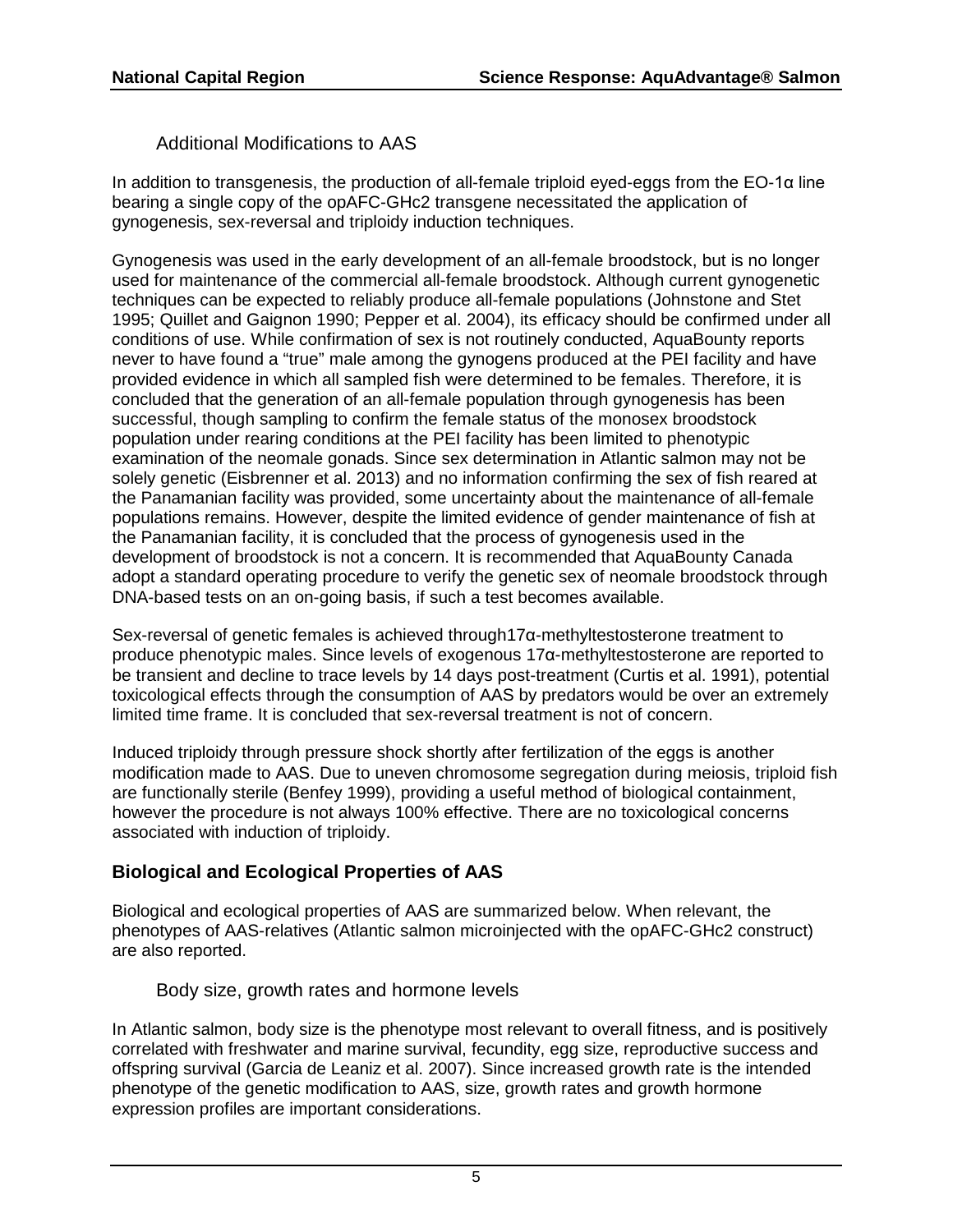AquaBounty provided *in-vitro* and *in-vivo* evidence of the ability of the truncated promoter of the transgene integrant to activate gene expression. With over 95% homology between the Chinook and the Atlantic salmon growth hormone amino acid sequences, it is not possible to distinguish between the transgenic and endogenous GH. Consequently, investigations of the expression of the GH transgene rely on the comparison of total GH levels in transgenic and non-transgenic individuals. Very little information is available about GH levels in AAS. Early studies by Du et al. (1992) in AAS-relatives found no differences in plasma GH levels with nontransgenic counterparts at the parr stage. However, plasma GH levels varied greatly both within and between the experimental and control groups, GH levels were not related to growth rates and sample sizes were small. Erisman (2004) reported that GH levels in the muscle-skin of commercial size AAS were below the detection limit of 6.24 ng/ml. The same study also detected no difference between the experimental and control groups for the insulin-like growth factor (IGF-1).

The primary phenotypic change of AAS is increased growth and size at equivalent age relative to non-transgenic siblings. This phenotype is consistently observed in standard hatchery practices by AquaBounty and in numerous published papers (Deitch et al. 2006; Levesque et al. 2008; Moreau and Fleming 2012, Oke et al. 2013). Variation in growth of AAS between and within generations has not been extensively examined, but appears to be slightly greater than the variation observed in non-transgenics. The accelerated growth phenotype of AAS appears to be very plastic, and is strongly influenced by environmental conditions. Although accelerated growth may be limited in many circumstances, it cannot be concluded that AAS will never express growth rates that provide AAS a fitness advantage in the natural environment. Uncertainty remains around the maximum size of AAS.

#### Morphology, metabolism and physiology

Morphological irregularities reported in AAS are of low frequency and of a non-debilitating nature. At commercial size, and under commercial feed conditions, AAS have a body composition within the range of commercially grown Atlantic salmon. However, there is no information available regarding the body composition of AAS at other life stages, or for AAS fed natural prey (ABT 2013).

Oxygen consumption in AAS is similar to non-transgenic fish during early life stages up to the beginning of exogenous feeding (Moreau 2011), but is higher in adults (Deitch et al. 2006). Increased oxygen uptake and consumption rates have also been reported in juvenile AASrelatives (Stevens and Sutterlin 1999; Cook et al. 2000a, 2000b). Other metabolic and physiological differences between AAS and non-transgenic counterparts include higher feed consumption rates, lower feed conversion ratios, reduced metabolic scope and reduced swimming performance in juveniles raised under hatchery conditions (Deitch et al. 2006; ABT 2013). Increased feed consumption rates have also been reported in AAS-relatives compared to non-transgenic counterparts (Abrahams and Sutterlin 1999; Cook et al. 2000a).

#### Health status

There is insufficient data to conclude whether AAS has an altered susceptibility to pathogens as compared to wild Atlantic salmon. AAS is known to be susceptible to *Infectious Salmon Anemia Virus* (ISAv) and *Aeromonas salmonicida* (furunculosis)*.* Based on Fish Health Certificate data, it is concluded that fish disease risk at the AquaBounty facility in PEI is well managed.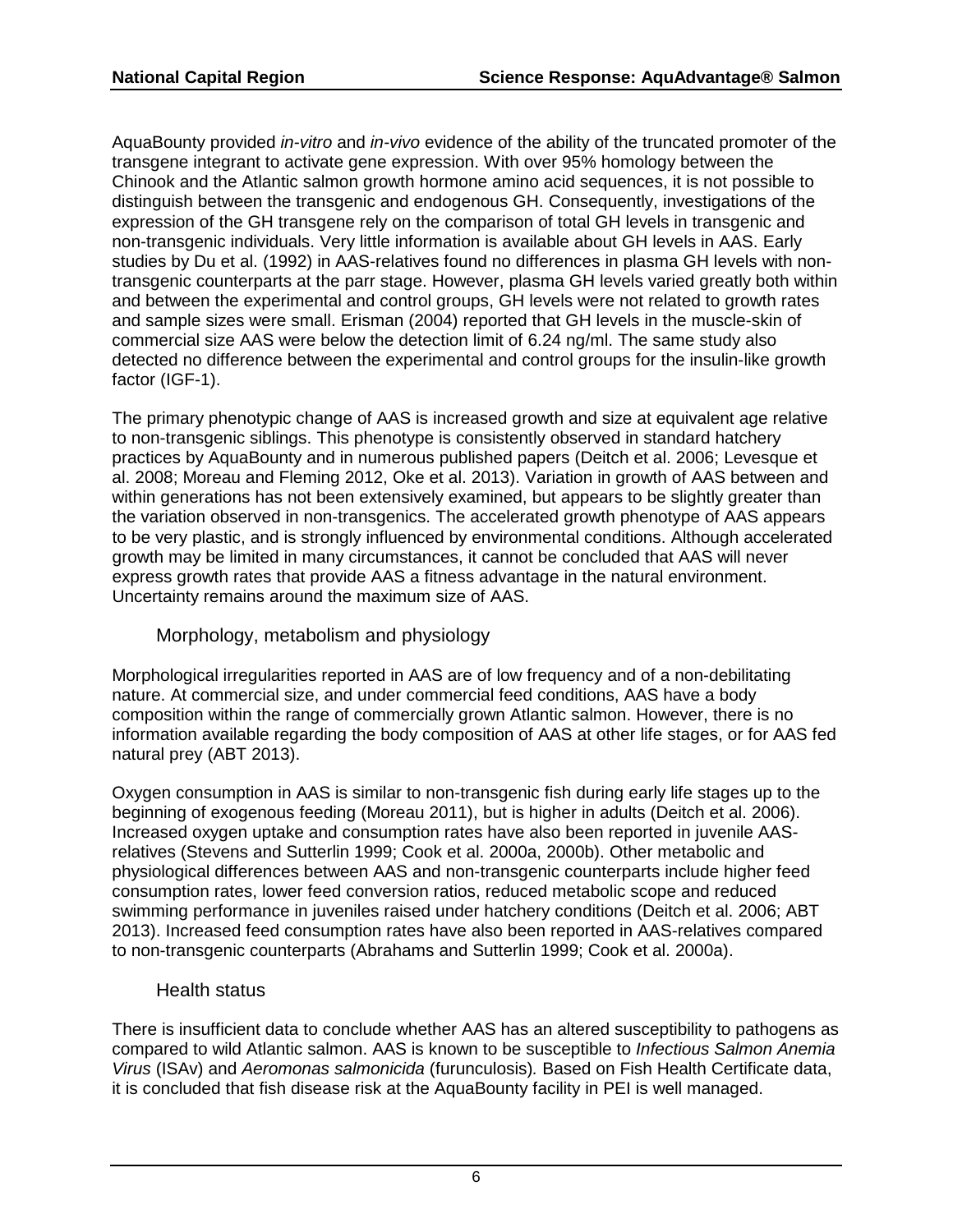Life history, behaviour and reproduction

Available information suggests that, although the GH transgene has a minimal effect on fitnessrelated traits during early stages of development (embryo to beginning of exogenous feeding juveniles) (Moreau 2011), it does appear to influence important life history traits as juveniles grow and mature. Specifically, AAS males have a reduced tendency to mature sexually as parr and appear to reach smolt status faster than non-transgenics under artificial conditions (Moreau 2011; Moreau et al. 2011a). There is no information available on the maturation of female AAS relative to non-transgenic conspecifics.

Limited information about the behaviour of AAS is available. AquaBounty reported normal avoidance, feeding and postural behaviour of juvenile AAS in a hatchery environment (ABT 2013). In a study with first-feeding AAS juveniles, territorial behaviour of transgenic and nontransgenic individuals was similar, suggesting no significant differences in competitive foraging at this critical life history stage (Moreau et al. 2011b). Abrahams and Sutterlin (1999) demonstrated that AAS-relatives are willing to incur greater risk of predation while foraging than non-transgenic comparators, a behaviour that has not been assessed for AAS. There is no information available about the predatory behaviour of AAS or AAS-relatives in the natural environment.

Triploid AAS females are expected to be functionally sterile; however the process of generating triploids at a commercial scale is not always 100% effective. AquaBounty's proposed sampling procedure to select eggs for export ensures a minimum of 95% triploid induction efficacy (ABT 2013). There is no information on the reproductive behaviour of female AAS (both diploid and triploid); a significant knowledge gap. Despite their reduced reproductive performance relative to wild conspecific males, hatchery reared, diploid AAS males that are sexually mature will compete for access to wild females, can participate in natural spawning events, and are capable of producing offspring that will survive past the first feeding stage under food limited conditions (Moreau et al. 2011a).

## **Exposure**

## **Exposure Characterization**

The assessment of AAS exposure to the Canadian environment includes both its potential to enter the environment and its fate once in the environment. Specifically, it considers: (1) the potential for unintentional release(s) of AAS at both the PEI and Panamanian facilities and during transport between the two locations, (2) the potential for AAS to survive, disperse and persist in the Canadian and Panamanian receiving environments, (3) the potential of AAS to reproduce, establish and spread in the Canadian and Panamanian environments and (4) the potential for the disposal of AAS carcasses in Canada to act as an exposure pathway. Though the characterization of exposure considers the potential for AAS to enter, survive, reproduce and establish in both the Canadian and Panamanian environments, the final assessment only considers exposure to the Canadian environment.

Potential for unintentional release(s) of AAS

Both acute failures in physical containment that may result from natural events or security violations, and chronic failures in physical containment were considered in the assessment of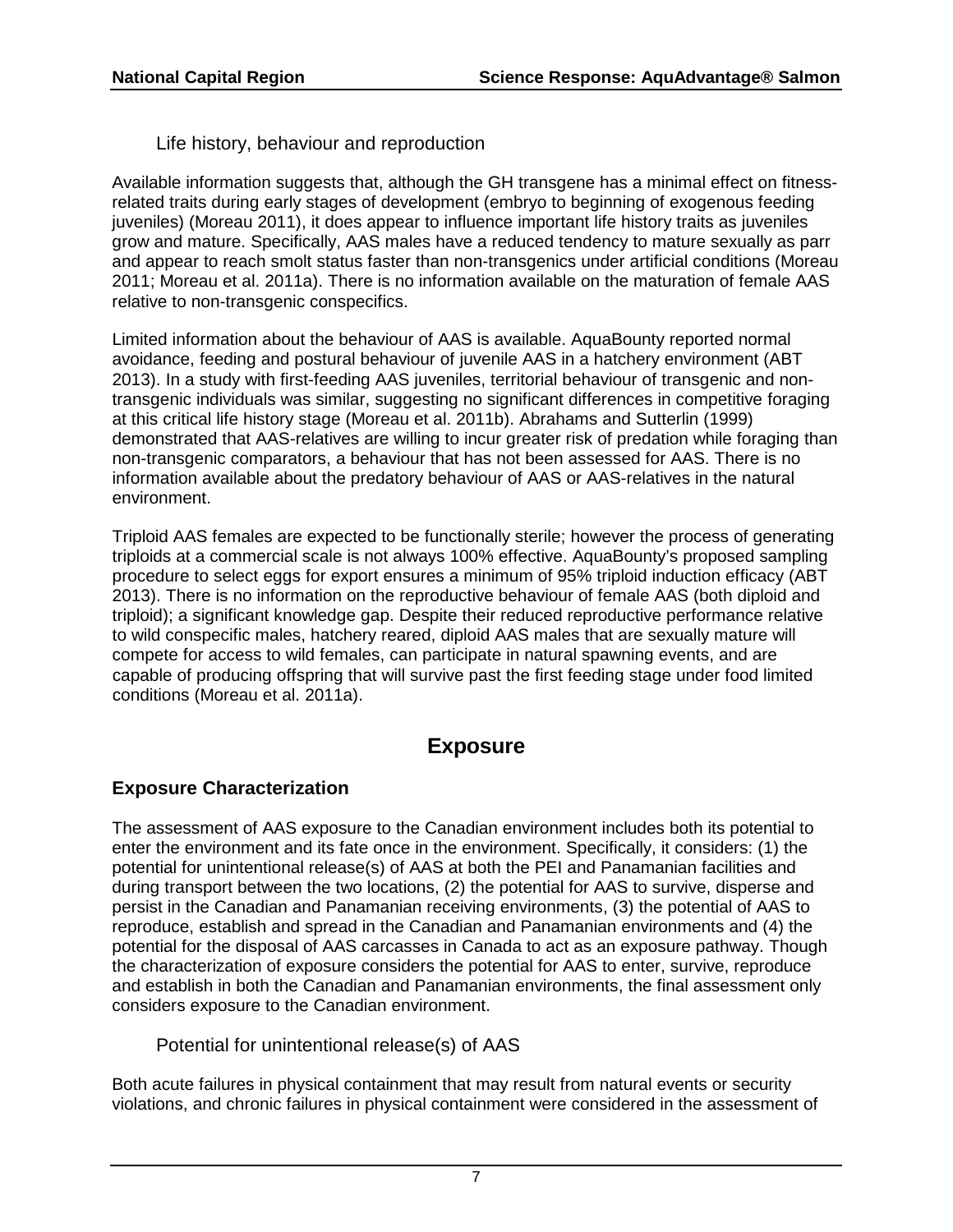exposure. With respect to chronic failure, the presence of three redundant mechanical barriers was accepted as adequate physical containment (ABRAC 1995) and a Failure Mode Analysis (FMA) was used to provide insight into the efficacy of all barriers and all operational procedures involving containment (Stamatis 2003; McDermott et al., 2009). All life history stages and all pathways of entry into the environment for both sterile triploid (3n) and fertile diploid (2n) AAS were considered.

The potential for an acute failure of physical containment at the PEI facility is concluded to be negligible with reasonable certainty. Natural events such as hurricanes and tidal surges are common to the region; their frequency and magnitude documented for over 100 years. The facility's location, siting, construction and design, as well as its emergency and standard operating procedures, have been selected and designed to effectively mitigate events of this nature. Also, the facility has never experienced an unauthorized entry of the building. Extensive security measures, such as perimeter fences, alarms, video surveillance and key control, are in place to prevent illegal access.

The potential for chronic release of AAS from the PEI facility is also concluded to be negligible with high certainty. All pathways of entry into the environment have a minimum of three redundant mechanical barriers with effective and documented oversight in place to ensure that all barriers are well maintained and that any potential failure is rapidly detected and corrected.

At the Panamanian facility, the potential for an acute release of AAS resulting from a natural event is concluded to be low, with reasonable certainty. Though seismic activity in this region of the world is not uncommon, earthquakes in Chiriquí Province are rare and are typically of insignificant magnitude. Flash floods are common to the region and of particular significance during the rainy season. The facility's siting, at a high altitude and near the headwaters of the watershed should effectively mitigate any potential damage from such an event; however, the lack of long-term historical data on the frequency and magnitude of events at this location make it difficult to predict the consequences with high certainty. The facility's remote location, restricted access, standard operational procedures to prevent unauthorized access and security measures such as guard dogs and steel perimeter fences topped with barbed wire, make the likelihood of security violations negligible with reasonable certainty.

The potential for chronic release of AAS from the Panamanian facility is concluded to be low with reasonable certainty. All pathways of entry into the environment have a minimum of four redundant mechanical barriers and there are standard operating procedures to maintain barriers and detect failures. However, there is a lack of procedural, documented oversight in place (e.g., use of checklists and sign-off sheets for routine duties).

The likelihood of release while in transit between the PEI and Panamanian facilities is concluded to be negligible with reasonable certainty. AAS eggs will be contained in a sturdy plastic cooler with a secured lid and placed inside an additional shipping crate. Air transport will be facilitated by a commercial freight-forward company to maintain chain-of-custody and the shipment will be received in Panama and transported to the facility under the supervision of an official from the Ministry of Agriculture's Quarantine Department (ABT 2013). Shipments of eggs will be unpacked and inspected at the AquaBounty Panama facility under the supervision of an official from the National Animal Health Authority (ABT 2013).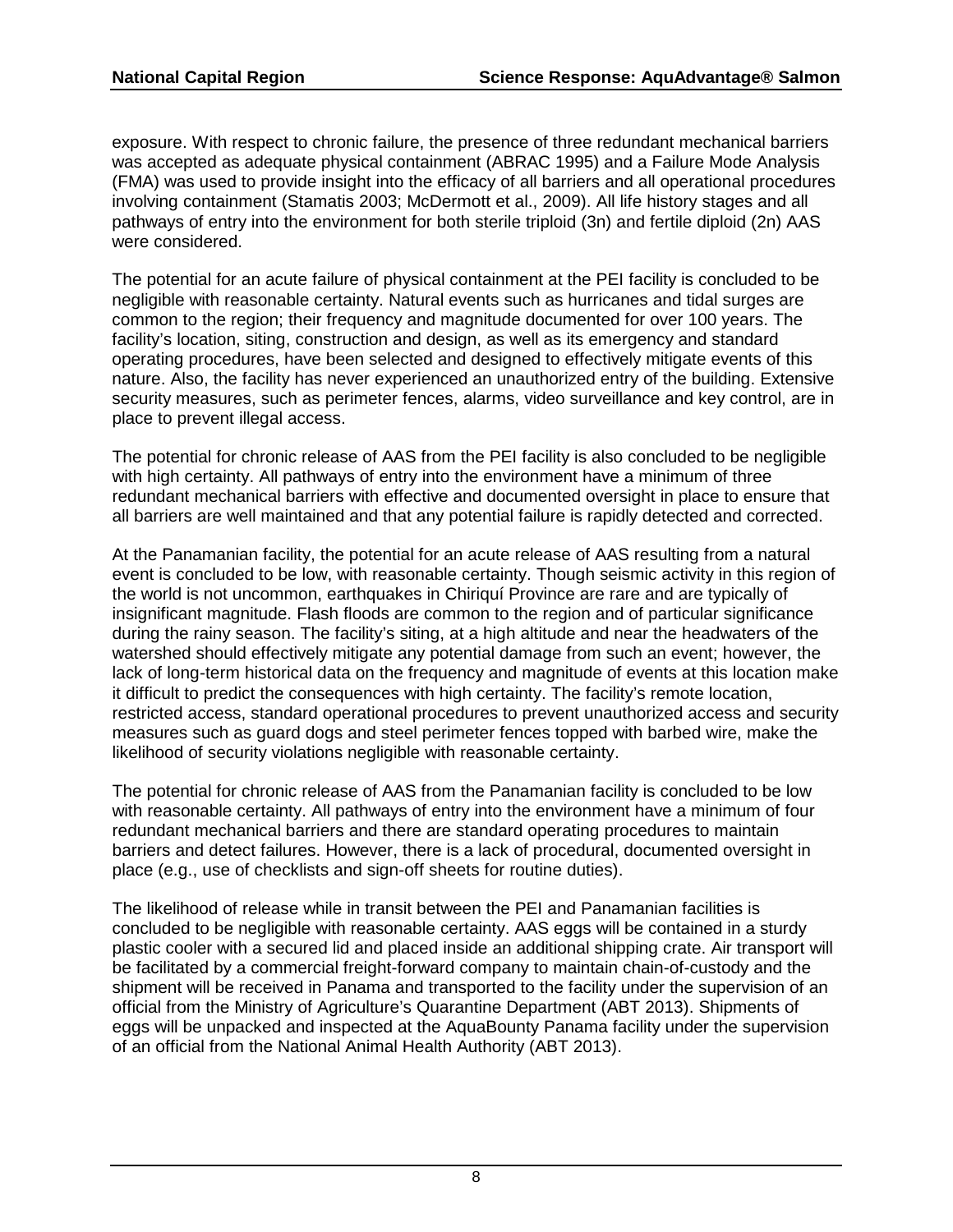Potential for AAS to survive, disperse and persist in the receiving environments

In the unlikely event of an unintentional release, the principle factors limiting the survival, dispersal and persistence of AAS will be the environmental conditions (e.g. water temperature, salinity) of the receiving environment. Though the conditions of triploidy, gynogenesis, sexreversal, domestication and growth hormone transgenesis may have an effect on the overall fitness of AAS in the wild, they are not expected to prevent AAS from reaching the adult lifestage given a favorable environment.

The saline condition of the marine environment is the principal factor limiting the survival and dispersal of AAS at the potential point of entry in Canada. Though salinities of 20 to 30 parts per thousand will likely prevent the survival of AAS during obligate freshwater life-stages (embryos to fry), conditions in the Bay Fortune estuary are not expected to prevent the survival and dispersal of AAS at later life-stages (parr to adult). Therefore, potential exposure resulting from the survival, dispersal and persistence of AAS parr, smolts, post-smolts or adults that may be unintentionally released from the PEI facility is concluded to be high. The availability of peer reviewed data describing the environmental requirements and tolerances of Atlantic salmon parr, smolts, post-smolts and adults and detailed information about the environmental parameters of the receiving environment, make this conclusion highly certain.

High water temperature is the principal environmental factor limiting the dispersal of AAS from the potential point of entry in Panama, to the Canadian environment. Though environmental conditions at the point of entry in Panama will likely permit the survival of any AAS that are unintentionally released, regional freshwater temperatures at lower altitudes and regional temperatures in the ocean would prevent AAS from dispersing to lower sections of the watershed and from surviving long enough to reach a suitable marine environment. Given its reduced metabolic scope, AAS is not expected to have greater upper temperature tolerance than wild Atlantic salmon. Therefore, though the likelihood of survival, dispersal and persistence of AAS locally, at the potential point of entry in Panama is concluded to be high with high certainty, the capacity of AAS to disperse beyond the local watershed and enter the Canadian environment from Panama is concluded to be negligible with high certainty.

These inferences are based on the availability of peer reviewed data describing the environmental requirements and tolerances of Atlantic salmon, as well as detailed information about the environmental parameters of the receiving environment.

AAS eggs will be shipped from the facility in PEI to the facility in Panama by a combination of ground and air transport. In the unlikely event that AAS eggs are unintentionally released from containment during transport, they would most likely enter a terrestrial or marine environment and die. Consequently, under the current production schedule, the likelihood of exposure resulting from the survival and persistence of AAS embryos during transport is negligible. The availability of peer reviewed data describing the environmental requirements and tolerances of Atlantic salmon embryos and information about the shipping route and environmental parameters of potential receiving environments result in a conclusion that is reasonably certain.

Potential of AAS to reproduce, establish and spread in the receiving environments

In the unlikely event of an unintentional release, the principle factors limiting the reproduction, establishment and spread of AAS will be its reproductive fitness, the availability of suitable spawning habitat and the availability of suitable mates. Though the condition of triploidy will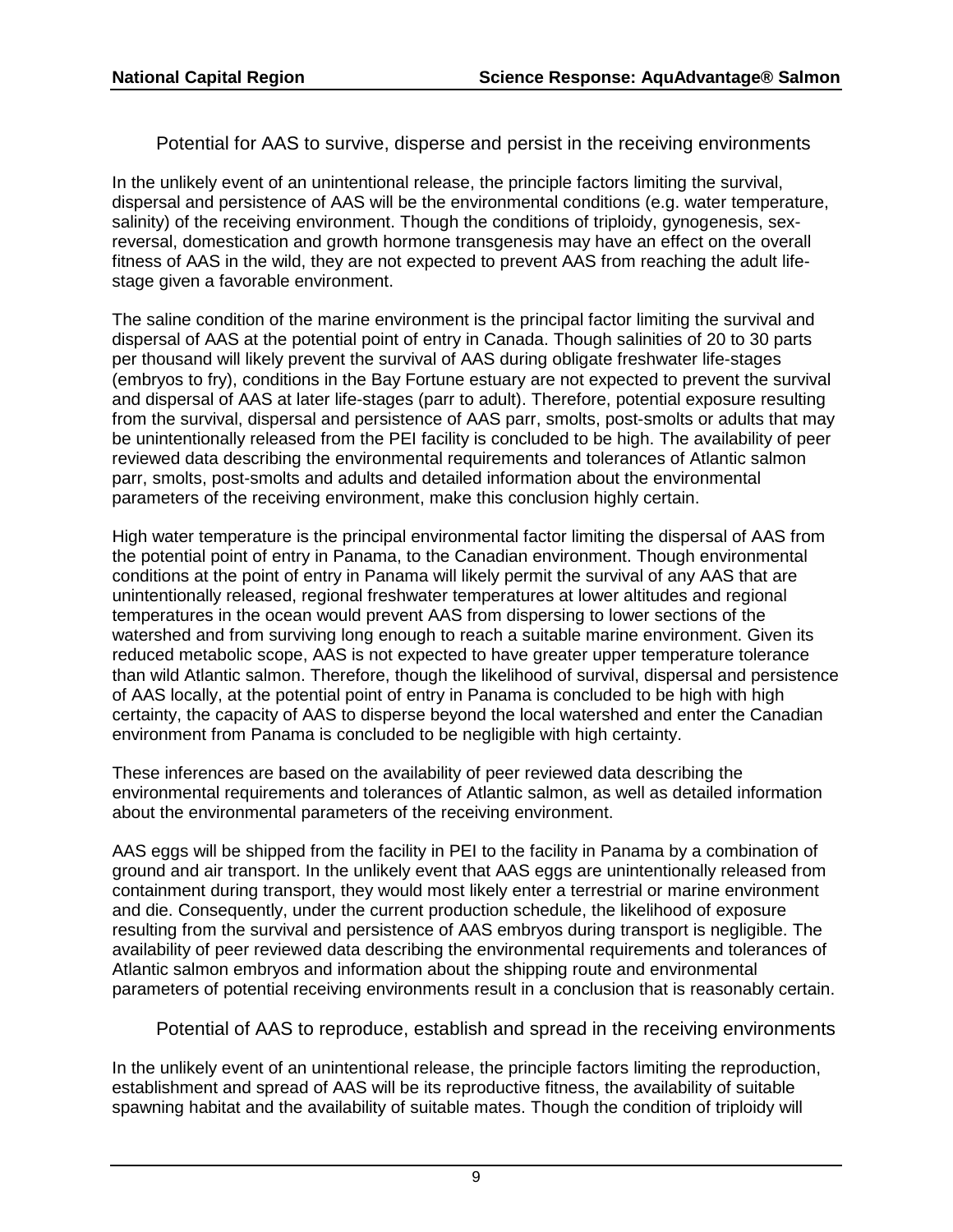effectively render AAS sterile and unable to reproduce, the process of generating triploid populations at a commercial scale is not 100% effective and may leave some individuals fertile (0 to 5% based on statistical sampling procedures to select batches of eggs for export, ABT 2013). Triploid populations will also be 100% genetically female and consequently unable to reproduce or establish populations in the absence of male conspecifics. Regardless, commercial broodstock held at the PEI facility will be diploid and fertile (homozygous females and homozygous neomales) and though the effects of domestication and growth hormone transgenesis are expected to diminish reproductive fitness through behavioural, rather than physiological means, they will not preclude AAS from successfully reproducing in the wild with an appropriate conspecific.

Exposure resulting from the reproduction, establishment and spread of fertile AAS parr that are unintentionally released from the PEI facility, but are restricted to the Fortune River, is concluded to be high with reasonable uncertainty. Successful reproduction is likely to be limited given the behavioural anomalies associated with domestication and the low incidence of conspecifics. However, despite a general decline in the regional abundance of wild salmon, the local habitat may still be capable of supporting viable salmon populations. This conclusion is based on the availability of peer reviewed data describing the reproductive requirements of Atlantic salmon and the reproductive behavior of AAS, information about the environmental parameters of the receiving environment, history of Atlantic salmon introductions, and detailed information on potential propagule pressure.

Exposure that could result from the reproduction, establishment and spread of fertile AAS smolts, post-smolts or adults that disperse from the Fortune River watershed into the marine environment is also concluded to be high with reasonable uncertainty. There is abundant evidence supporting the opinion that escaped domesticated Atlantic salmon can migrate to suitable habitat and successfully reproduce with wild Atlantic salmon. There is also experimental evidence suggesting that, despite diminished reproductive fitness, AAS has the capacity to successfully reproduce with wild Atlantic salmon. However, limited knowledge regarding the fate of AAS, AAS relatives and Atlantic salmon in the marine environment and the high likelihood of low propagule pressure add substantial uncertainty to this conclusion.

The likelihood of exposure to Canada resulting from the reproduction, establishment and spread of AAS in Panama, is concluded to be negligible. Most (95 to 100%) of the all-female AAS in Panama will be sterile triploids. In the rare event of a fertile AAS being released, the absence of male conspecifics in the region will preclude its ability to successfully reproduce. The availability of peer reviewed data describing the effectiveness of sterilization using induced triploidy, the effectiveness of generating all-female stocks, and detailed information about the biogeographical parameters of the local and regional environments, result in a conclusion that is highly certain.

During transport between the two facilities, the possibility of AAS embryos developing, reproducing and establishing viable populations is limited by their narrow range of tolerance to environmental parameters in the freshwater environment and no capacity to survive in the terrestrial or marine environment. Their reproductive capacity is further diminished by the process of induced triploidy. Consequently, the likelihood of exposure resulting from the reproduction, establishment and spread of AAS embryos that may enter the environment during transport from the facility in PEI to the facility in Panama is concluded to be negligible. This conclusion is made with high certainty, given the availability of peer reviewed data describing the effectiveness of sterilization using induced triploidy, the environmental requirements and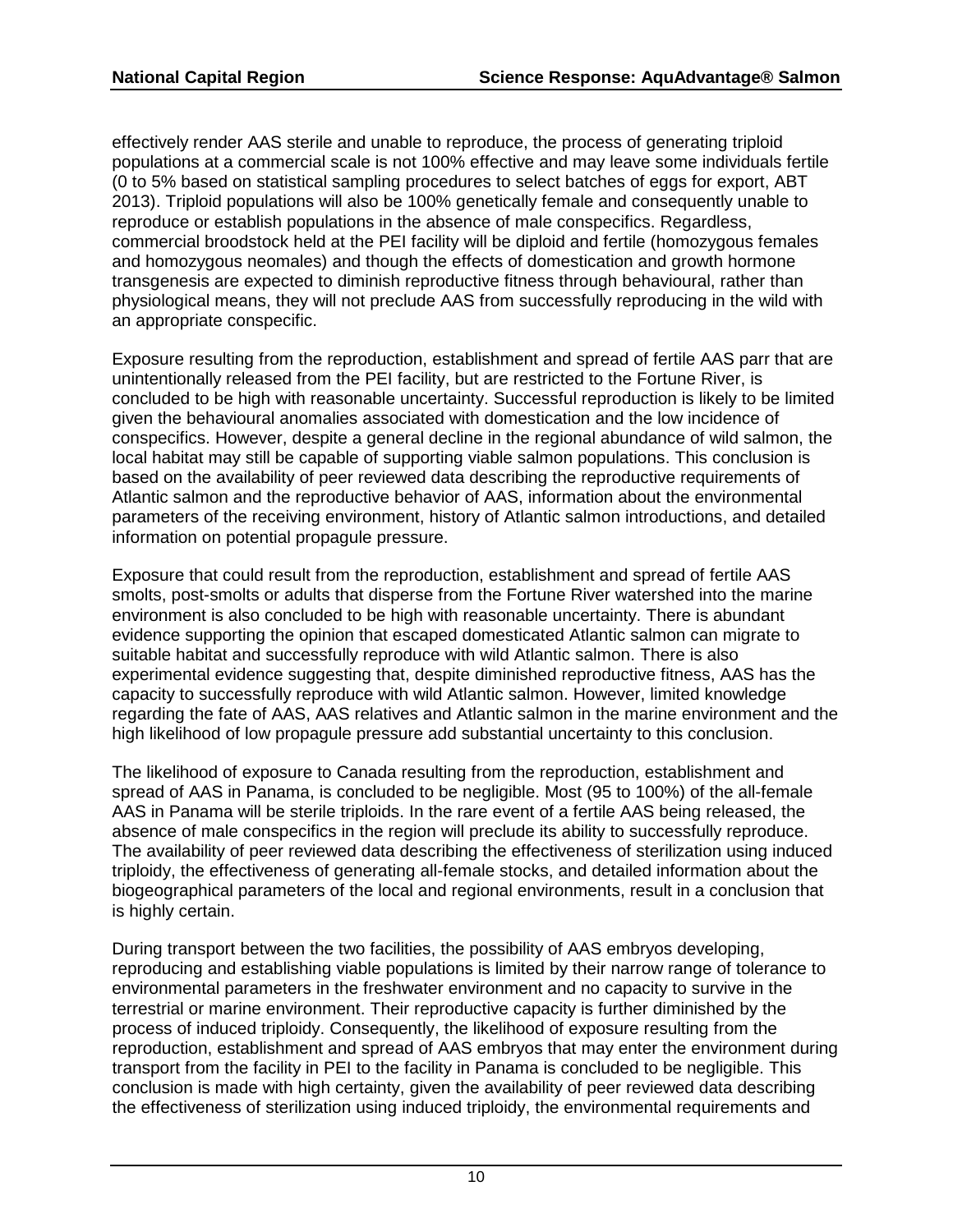tolerances of AAS and Atlantic salmon embryos and information about the environmental parameters of potential receiving environments.

Potential for the disposal of AAS carcasses in Canada to act as an exposure pathway

Potential exposure resulting from the disposal of AAS eggs or carcasses in Canada is concluded to be negligible with high certainty. The proposed methods for disposal (incineration or private landfill) are in compliance with municipal waste disposal standards and practices and will not result in the release of live AAS, its genetic material or material from AAS involved in toxicity into the environment. These statements are based on detailed information provided in the regulatory submission regarding the proposed methods for disposal of transgenic AAS eggs and carcasses.

### **Exposure Assessment**

The final ranking for exposure requires consideration of multiple elements related to the biological, biogeographical, and physical containment of AAS, including a variety of pathways that determine the entry and fate of AAS in the Canadian environment. In some cases, the likelihood of one element is limited by the likelihood of other elements. For example, the likelihood of reproduction, establishment and spread, will be limited by the likelihood of survival, dispersal and persistence, which are limited by the likelihood of entry. In such cases, the overall exposure will be determined by the lowest ranked element. In other cases, the likelihood of one element is not limited by the likelihood of another element. For example, the likelihood of entry into the Canadian environment for one pathway, such as entry from the facility in PEI, will not influence the likelihood of entry for a different pathway, such as dispersal from the facility in Panama. In this case, the final exposure is determined by the highest ranked element.

The various elements of exposure are consolidated in Table 1. The final ranking for exposure is the exposure element that limits the overall exposure and its associated uncertainty. The likelihood of AAS exposure to the Canadian environment is concluded to be negligible with reasonable certainty.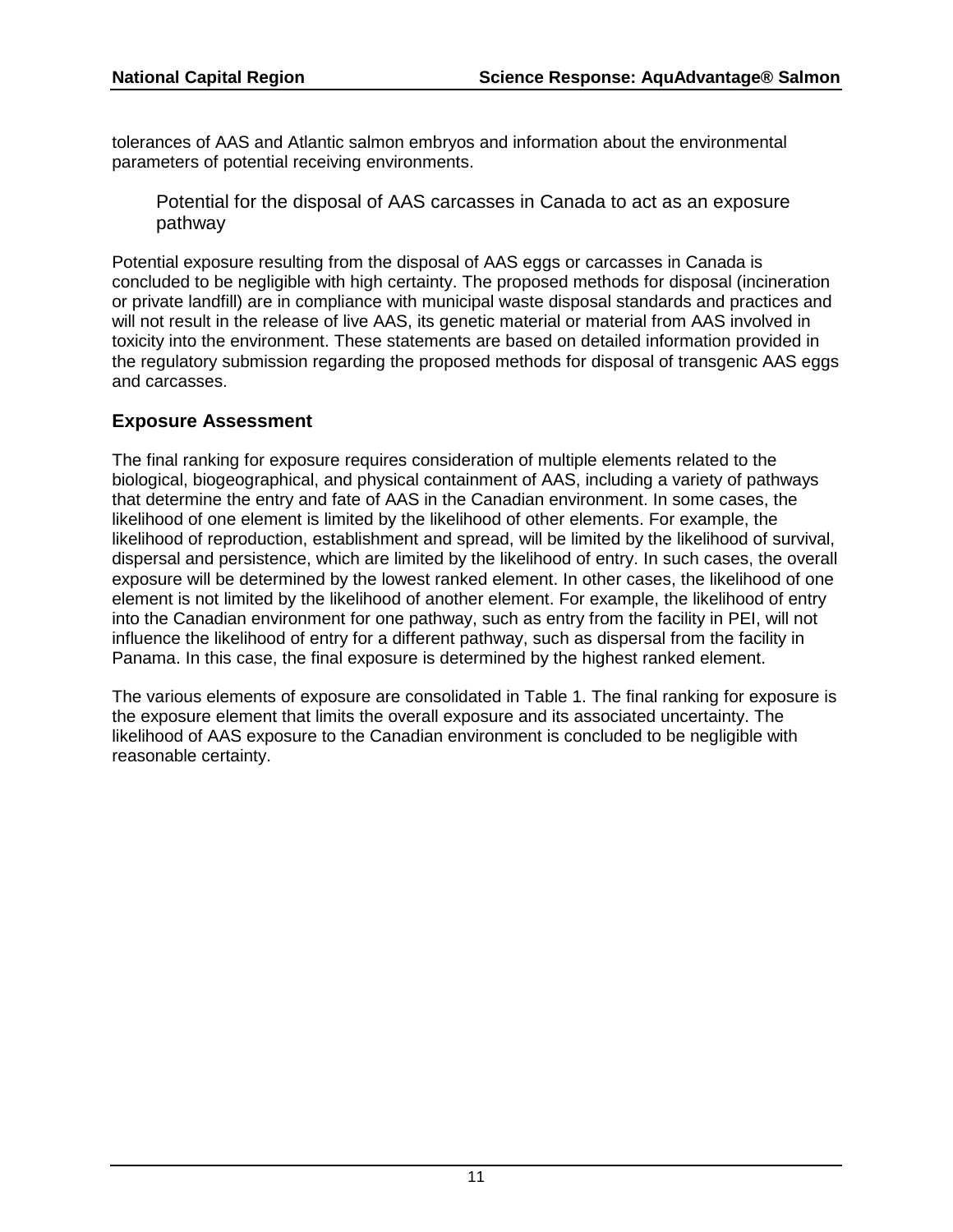| <b>Pathways of entry</b><br>into the Canadian<br>environment | <b>Entry</b>                         | Survival,<br>dispersal,<br>persistence  | Reproduction,<br>establishment,<br>spread | <b>Exposure</b>                                |
|--------------------------------------------------------------|--------------------------------------|-----------------------------------------|-------------------------------------------|------------------------------------------------|
| Acute failure in PEI                                         | Negligible<br>(reasonable certainty) | High<br>(high<br>certainty)             | High<br>(reasonable<br>uncertainty)       | Negligible<br>(reasonable<br>certainty)        |
| Chronic failure in<br><b>PEI</b>                             | Negligible<br>(high certainty)       |                                         |                                           | Negligible<br>(high certainty)                 |
| Return from<br>Panama                                        | Negligible<br>(high certainty)       |                                         |                                           | Negligible<br>(high certainty)                 |
| Failure in transit                                           | Negligible<br>(reasonable certainty) | Negligible<br>(reasonable<br>certainty) | Negligible<br>(high certainty)            | Negligible<br>(reasonable<br>certainty)        |
| Disposal in Canada                                           | Negligible<br>(high certainty)       | n/a                                     | n/a                                       | Negligible<br>(high certainty)                 |
| <b>Final</b>                                                 |                                      |                                         |                                           | <b>Negligible</b><br>(reasonable<br>certainty) |

*Table 1. Summary of the exposure assessment of AAS to the Canadian environment*

Uncertainties in the Exposure Assessment

The high degree of certainty associated with the physical containment (i.e. entry) of AAS results from available information that adequately demonstrates the efficacy and redundancy of mechanical barriers, and the efficacy of standard operating procedures and operational oversight. It includes detailed diagrams of facility design, mechanical barriers and containment systems, incident reports, and training and compliance documentation. It also includes information on the potential occurrence of chance events such as fires, floods, hurricanes, earthquakes and security violations that could lead to a failure of containment.

In contrast, uncertainty associated with the biological and geographical containment of AAS that may enter the environment is derived largely from the limited availability of empirical data regarding the survival, fitness and ability of AAS to reproduce in the natural environment. However, robust scientific information related to the biological tolerances of valid surrogates and the environmental parameters of the receiving environment moderate this aspect of uncertainty.

## **Indirect Human Health Hazard**

The indirect human health hazard assessment characterizes the potential for AAS to cause adverse effects to humans in Canada relative to wild Atlantic salmon as a consequence of dermal contact through environmental exposure (e.g. recreational swimming and fishing) to AAS. The potential toxicity, allergenicity and the capacity of AAS to act as a vector for human pathogens are assessed for their potential to affect human health. Although food safety and occupational human health hazards are not subjects of the current risk assessment, information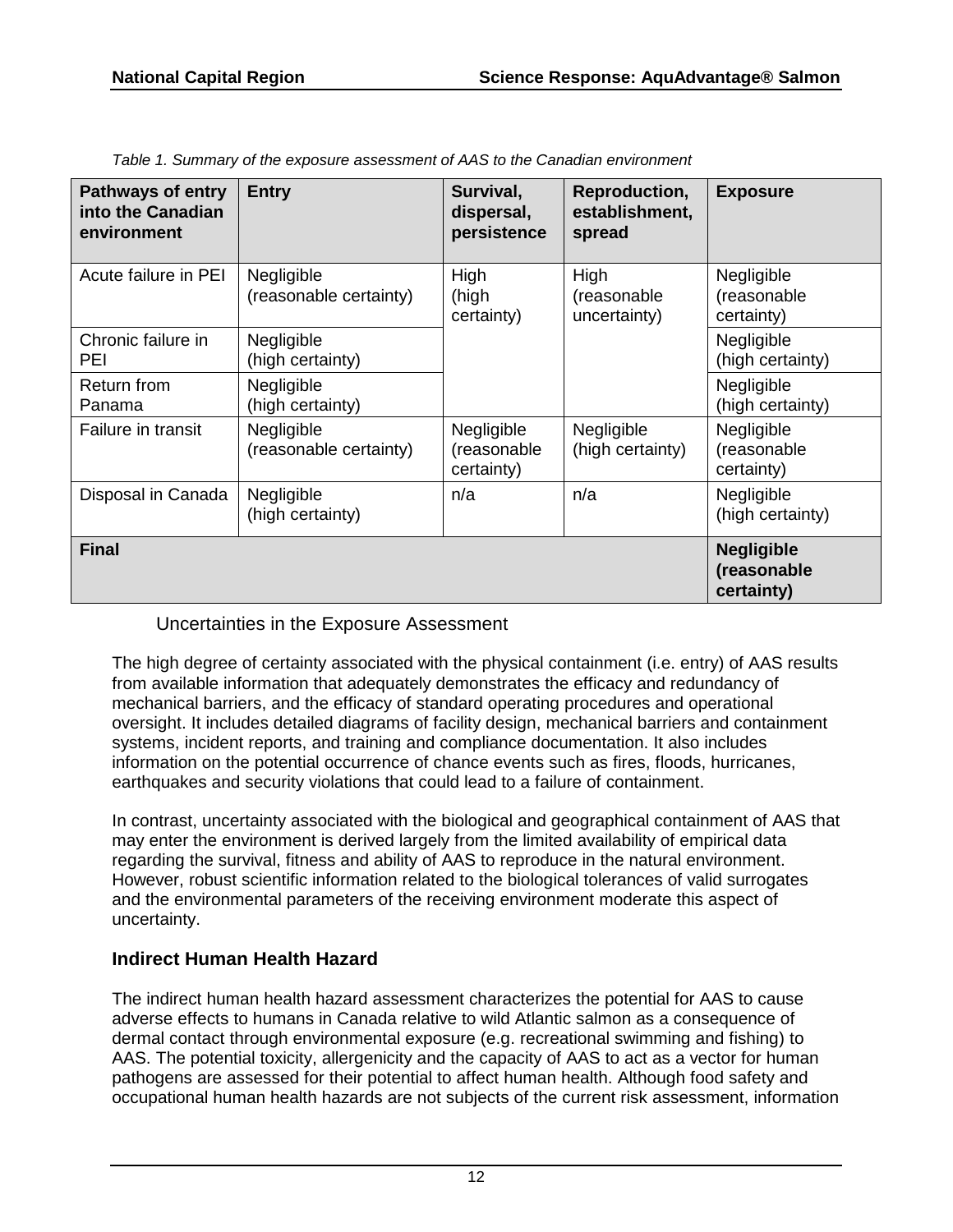from the scientific literature on these aspects can be a valuable indicator of potential effects to humans from environmental exposure.

#### Indirect Human Health Hazard Characterization

*Potential human toxicity of AAS*

There have been no reports of adverse human health effects associated with toxins during human occupational exposure to AAS. Basic Local Alignment Search Tool (BLAST) searches for nucleotide and amino acid sequence homology with the inserted sequence did not detect any known toxins or proteins. There are no known endogenous toxins associated with Atlantic salmon and triploidy, gynogenesis and sex-reversal are not expected to introduce or alter any indirect human health hazards. It is therefore concluded with reasonable certainty that the potential indirect human health hazard associated with exogenous or endogenous toxins from AAS is negligible.

#### *Potential human allergenicity of AAS*

Experimental evidence related to endogenous allergenic potency of AAS is weak and does not include consideration of potential allergenicity relative to wild Atlantic salmon. There is limited data comparing allergenic potencies of diploid and triploid AAS with domesticated Atlantic salmon. However, even if endogenous allergen production were altered in AAS, allergic responses in humans to dermal contact with various fish species is generally limited in nature and severity. Therefore, it is concluded with reasonable certainty that the potential increased hazard to indirect human health related to endogenous allergens in AAS triploids is negligible and that related to AAS diploids is low. This conclusion is supported by the fact that there have been no reports of adverse human health effects associated with AAS during human occupational exposure to AAS at the AquaBounty facility. Based on BLAST searches for nucleotide and amino acid sequence homology with known allergens, it is concluded with high certainty that the potential indirect human health hazard associated with exogenous allergens is negligible. Individuals already allergic to fish protein may however also be highly likely to have allergic responses if exposed to AAS. Taken together, the potential indirect human health hazard related to allergenicity relative to wild Atlantic salmon is concluded to be low with reasonable certainty.

#### *Potential to act as a vector for human pathogens*

The potential for AAS to act as a vector for human pathogens is related to both the susceptibility of AAS to human pathogens (and subsequent introduction of such pathogens into the environment from the PEI facility) and the capacity of AAS to act as a reservoir for human pathogens (once in the environment). No pathogens of human health significance have ever been detected in the PEI facility, and no adverse human health impacts attributable to exposure to AAS have ever been reported in AquaBounty staff over almost two decades. Due to a lack of data, no conclusion can be drawn as to whether AAS would have an increased capacity to act as a reservoir for the transmission of disease agents to humans. However, even if AAS were to have increased capacity to act as vector for human pathogens, adverse effects in humans related to topically acquired fish zoonoses are generally limited in nature and severity. Consequently, it is concluded with high certainty that the hazard to indirect human health related to AAS acting as a vector for human pathogens is low.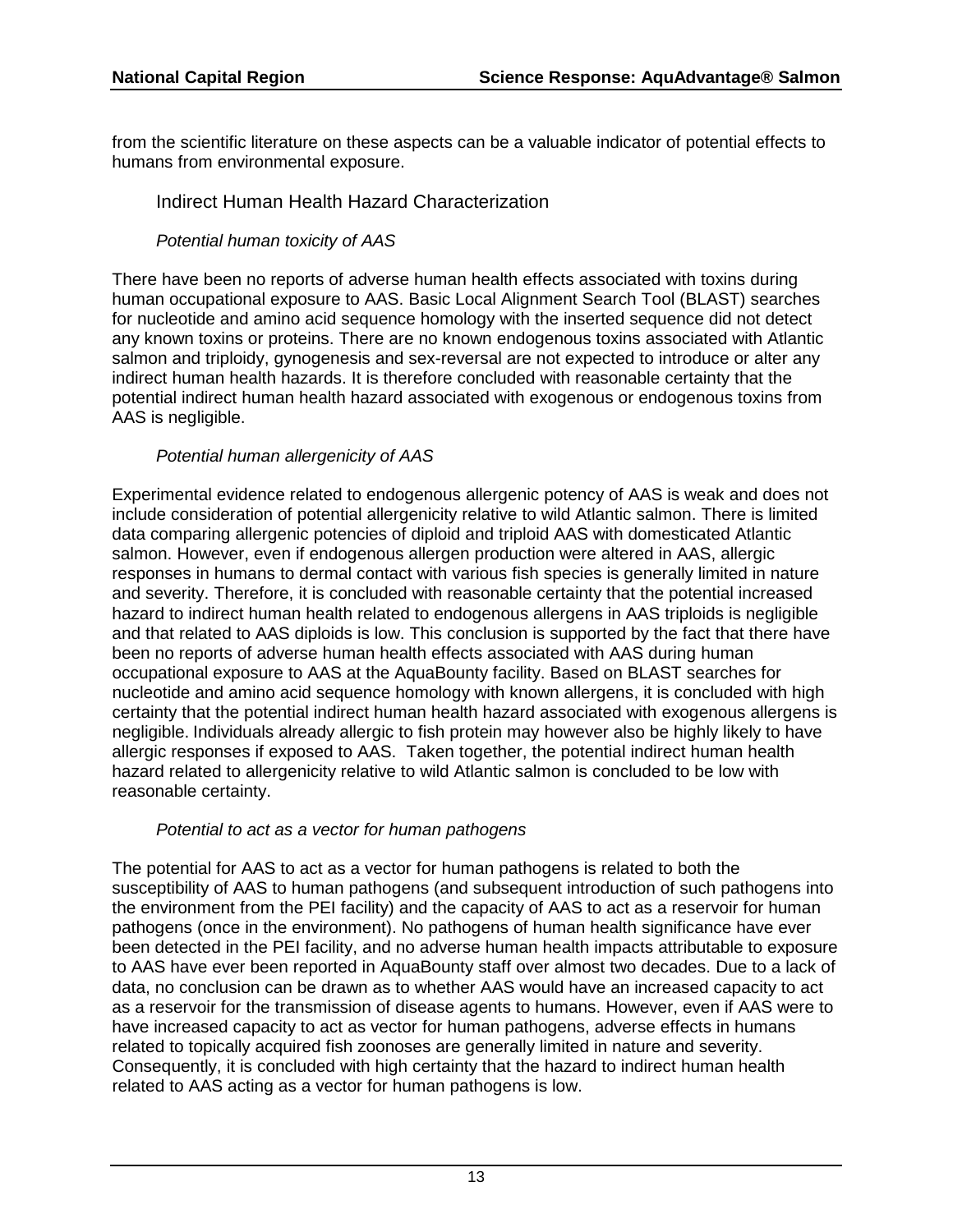Indirect Human Health Hazard Assessment

The various elements of indirect human health hazard are consolidated in Table 2. The final ranking for indirect human health hazard is the highest ranked element and its associated uncertainty. The final indirect human health hazard is concluded to be low with reasonable certainty.

*Table 2. Summary of the indirect human health hazard assessment of AAS*

| <b>Assessment endpoints</b> | <b>Hazard</b> | <b>Uncertainty</b>          |
|-----------------------------|---------------|-----------------------------|
| Toxin                       | Negligible    | Reasonable certainty        |
| Allergen                    | Low           | Reasonable certainty        |
| Vector for human pathogens  | Low           | High certainty              |
| <b>Final</b>                | Low           | <b>Reasonable certainty</b> |

Uncertainties in the Indirect Human Health Hazard Assessment

Uncertainty in the indirect human health hazard assessment results from limited data on allergenicity and the capacity of AAS to act as a vector for human pathogens. However, there is a high degree of certainty associated with the data supporting the absence of coding sequences for known exogenous toxins and allergens on the transgene integrant. There is also reasonable certainty associated with the nature and severity of allergenic effects related to dermal contact due to the consistency with which human health effects are reported for other fish species in the scientific literature. Consequently, there is reasonable certainty associated with the final indirect human health hazard conclusion.

## **Environmental Hazard**

The assessment of the potential environmental hazard of AAS includes consideration of available information on AAS as well as appropriate consideration of information from surrogates such as AAS-relatives (e.g. Abrahams and Sutterlin 1999; Cook et al. 2000a, 2000b), other growth hormone enhanced transgenic salmonids (e.g. Devlin et al. 2000; Devlin et al. 2004; Sundström et al. 2004; Tymchuk et al. 2005; Lõhmus et al. 2008; Devlin et al. 2009; Devlin 2011; Sundström and Devlin 2011), and other relevant studies and reports (e.g. Rodgers and Beamish 1981; Moriyama 1995; Habibi et al. 2004; DFO 2006; DFO 2013b; EFSA 2013).

#### **Environmental Hazard Characterization**

The environmental hazard assessment characterizes the nature, and severity of potential harmful effects that AAS may cause to the Canadian environment. Potential toxicity, capacity to act as a vector for diseases/parasites, and horizontal gene transfer, were all considered in the environmental hazard assessment. The potential hazards to the following assessment endpoints were assessed: (1) wild populations of Atlantic salmon, (2) prey of Atlantic salmon, (3) predators of Atlantic salmon, (4) competitors of Atlantic salmon, (5) habitat, and (6) biodiversity.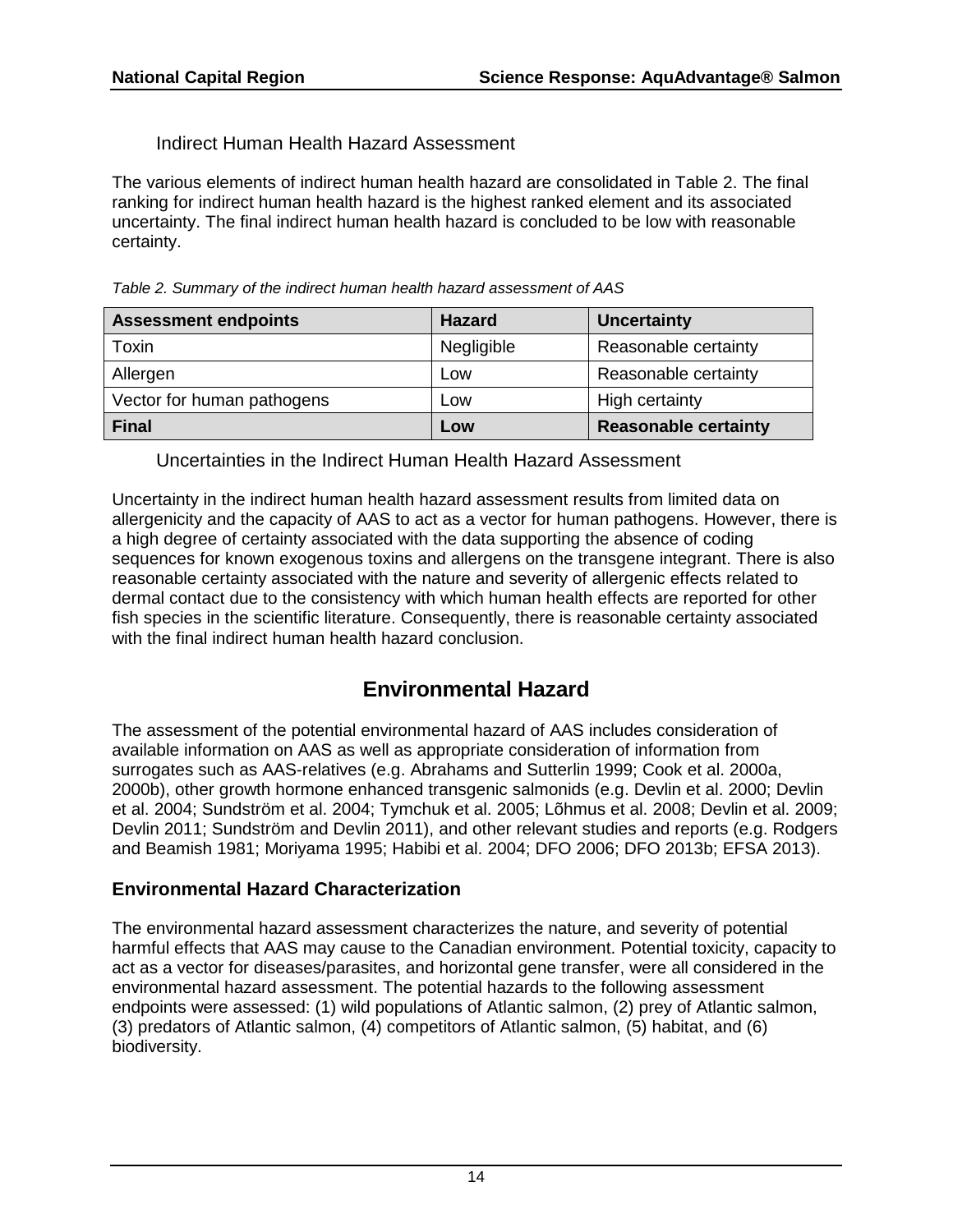Hazard considerations

Environmental toxicological considerations include potential consumption of AAS by natural predators. Although GH has been shown to be bioactive across fish species (Moriyama et al 1993; Xu et al. 2001), proteolytic digestion and the high doses required to elicit a biological response make it reasonably certain that the toxicological hazard to potential predators from the consumption of AAS containing potentially elevated levels of GH or IGF-1 is negligible. Data on the bioaccumulation of contaminants in AAS is not available. Though higher food consumption rates of AAS may lead to higher bioconcentration of waterborne contaminants, the magnitude of this potential hazard cannot be predicted. Consequently, the environmental hazard resulting from potential toxicity of AAS to predators is concluded to be low with reasonable uncertainty.

There is insufficient data to determine whether AAS has an elevated susceptibility to pathogens in the environment or the potential to act as a reservoir for pathogens relative to wild Atlantic salmon in the natural environment.

Horizontal gene transfer (HGT) between higher eukaryotes is rare and can involve mobile genetic elements. Given that no characteristics of the transgene suggest potential changes in mobility, the potential for HGT of DNA containing the EO-1α transgene is expected to be similar to that of naturally occurring HGT in Atlantic salmon. Were HGT to occur, it would most likely involve prokaryotes and is of little concern since the GH gene is naturally occurring and the transgene integrant does not contain any sequences that confer toxicity or pathogenicity, nor functionality in prokaryotes. AquaBounty has also demonstrated the absence of a complete ampicillin resistance gene in the AAS genome (ABT 2013). Therefore, it is concluded that the environmental hazard related to the potential HGT is negligible with reasonable uncertainty.

Potential impacts on environmental hazard assessment endpoints

The potential hazard of AAS to wild populations of Atlantic salmon is concluded to be high with reasonable uncertainty. The greatest hazard to wild populations of Atlantic salmon is expected to result from competition and from potential genetic introgression of fertile broodstock with wild populations. The magnitude of the hazard is expected to be greatest in small populations of wild Atlantic salmon. The reasonable degree of uncertainty is attributed to the lack of information on phenotypic characteristics of AAS in the natural environment, ecological interactions of AAS at different life stages, the reproductive capacity of AAS and the reliance on information from GH transgenic surrogate species.

The greatest potential hazard to prey of wild Atlantic salmon is expected to be related to the feeding motivation of AAS. In the natural environment, AAS are expected to have similar or increased feeding motivation relative to wild Atlantic salmon. However, it is not possible to foresee the fitness of AAS in the natural environment or the number of AAS that may be present, making it difficult to predict the magnitude of potential pressure of AAS on prey.

Consequently, the potential hazard of AAS to prey of wild Atlantic salmon is concluded to be moderate with high uncertainty. The high degree of uncertainty is attributed to the lack of information on AAS feeding behavior and its ability to avoid predators in the natural environment.

The predicted low potential toxicity of AAS (see above) to predators of wild Atlantic salmon is concluded to be low with high uncertainty. The high degree of uncertainty is attributed to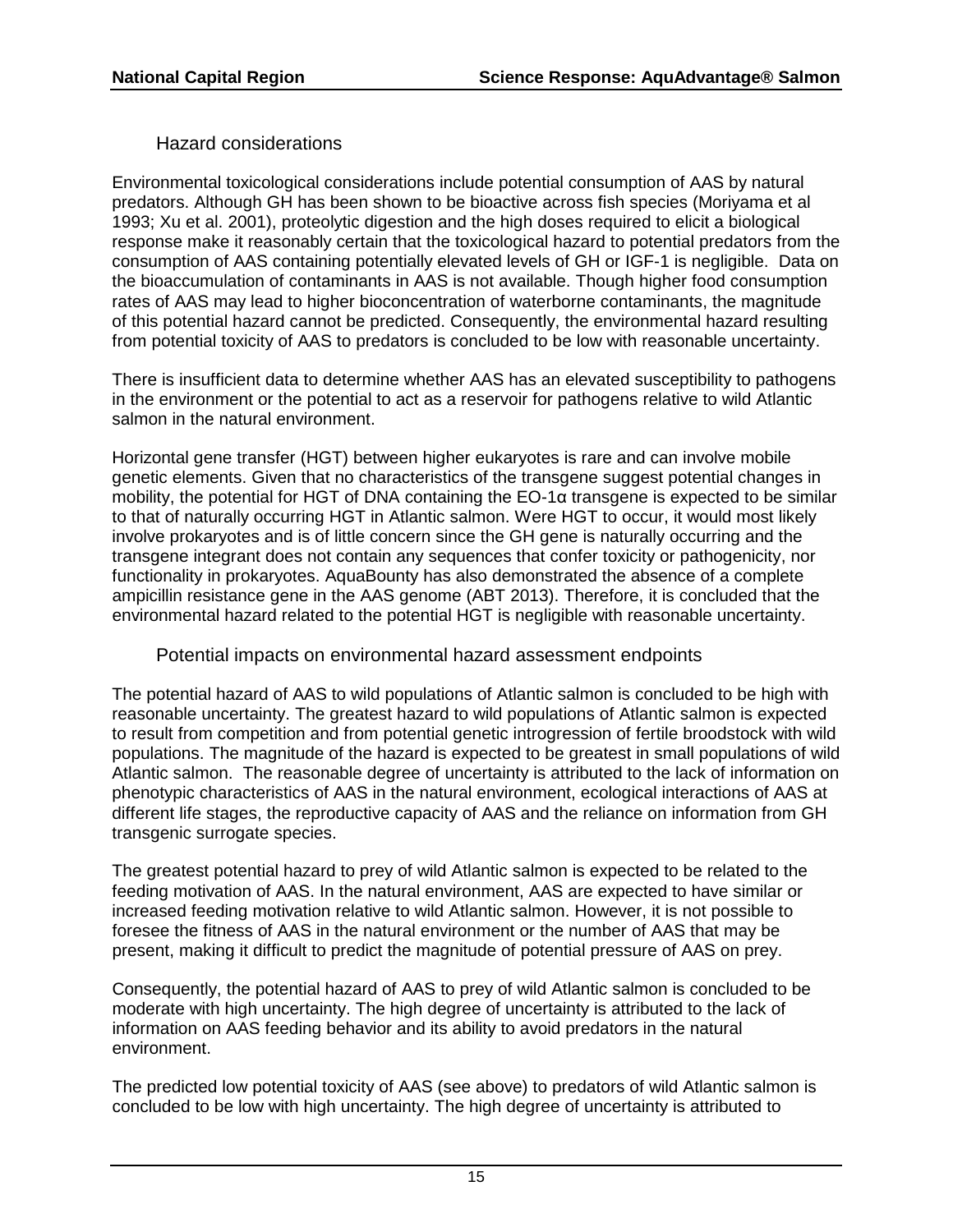inconclusive evidence about the ability of AAS to avoid predators in the natural environment, the lack of information about the nutritional value of AAS to predators and the limited information on hormone and allergen levels in AAS.

The effects of AAS on competitors of Atlantic salmon are expected to result from direct, competitive interactions with AAS at various life stages, rather than from genetic introgression through interspecies hybridization with non-native brown trout. The potential hazard of AAS on competitors of wild Atlantic salmon is concluded to be moderate with reasonable uncertainty. The reasonable uncertainty is attributed to the lack of information on phenotypic characteristics of AAS in the wild and on the relative competitive ability of AAS with coexisting species in the natural environment.

The potential hazard of AAS to habitat is concluded to be low with high uncertainty on the basis of expert opinion. The high degree of uncertainty is attributed to the lack of information on fitness, population size, migration and spawning behaviors, body size of adult AAS spawners, propensity for spawning, and overall longevity of repeat AAS spawners.

The potential hazard of AAS to biodiversity in Canada is unknown. AAS is expected to have low effects on nutrient cycles in rivers unless AAS adults have a greater propensity to semelparity (death after spawning) than wild Atlantic salmon. Effects of AAS to biodiversity through the displacement or exclusion of non-salmonid species from their habitat is unknown. The effects of AAS feeding on biota not typically consumed by wild Atlantic salmon are also unknown. Potential hazards of escaped farmed fish to biodiversity are poorly understood (Leggatt et al. 2010) making reliable prediction of the effects of AAS on overall community dynamics, ecosystem function and biodiversity very difficult.

#### **Environmental hazard assessment**

The various elements of environmental hazard are consolidated in Table 3. The final ranking for environmental hazard is the highest ranked element and its associated uncertainty. The final environmental hazard of AAS to the Canadian environment is concluded to be high with reasonable uncertainty.

| <b>Assessment endpoints</b>           | <b>Hazard</b>  | <b>Uncertainty</b>            |
|---------------------------------------|----------------|-------------------------------|
| Wild populations of Atlantic salmon   | High           | Reasonable uncertainty        |
| Prey of Atlantic salmon               | Moderate       | High uncertainty              |
| Predators of Atlantic salmon          | Low            | High uncertainty              |
| <b>Competitors of Atlantic salmon</b> | Moderate       | Reasonable uncertainty        |
| <b>Habitat</b>                        | Low            | High uncertainty              |
| <b>Biodiversity</b>                   | <b>Unknown</b> |                               |
| <b>Final</b>                          | High           | <b>Reasonable uncertainty</b> |

*Table 3. Summary of the environmental hazard assessment of AAS*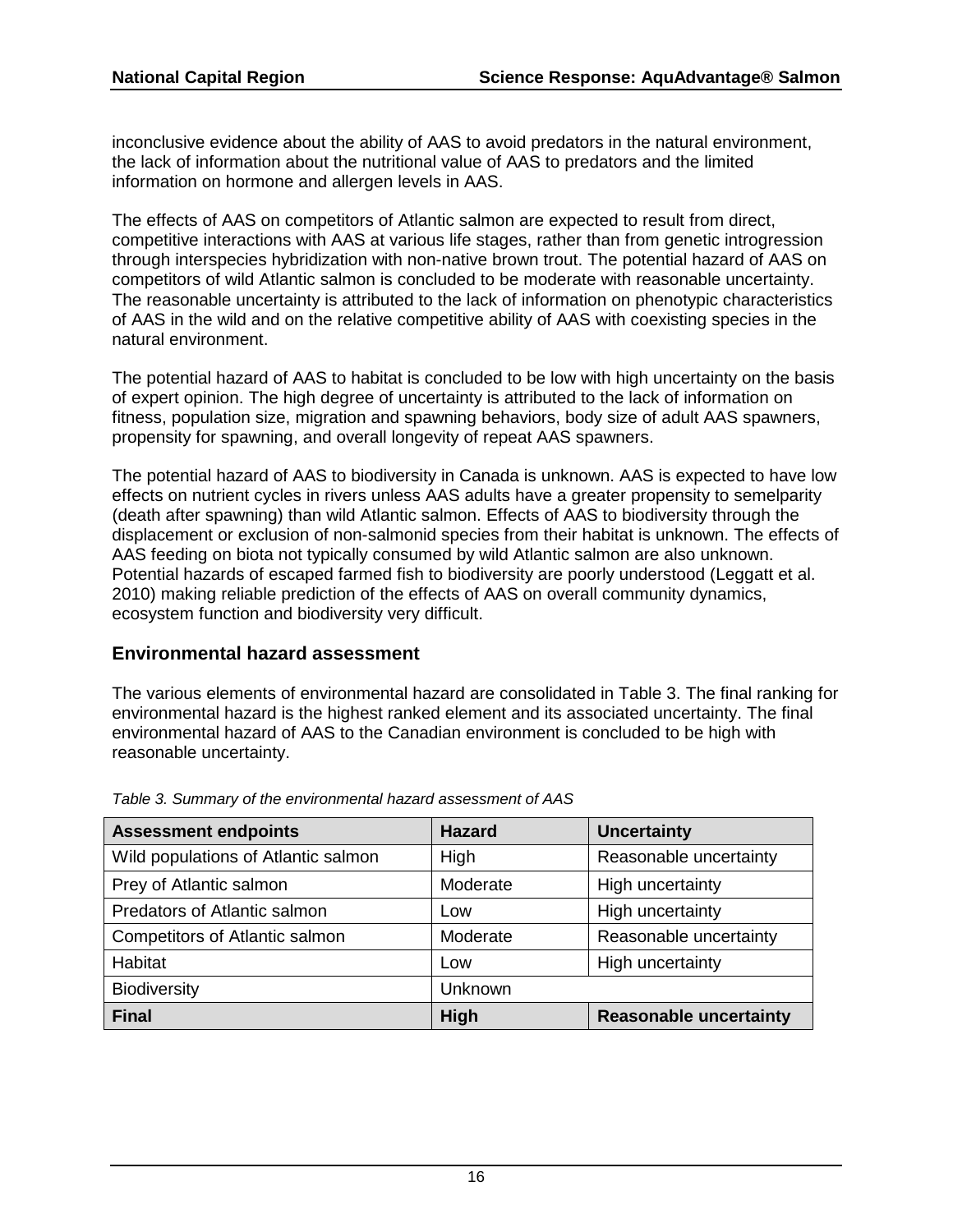#### **Uncertainties in the environmental hazard assessment**

Uncertainty in the final environmental hazard assessment results from the lack of information on phenotypic characteristics of AAS in the natural environment, genotype x environment interactions, and the reliance on information from surrogate GH transgenic species. Predictions regarding the potential ecological and genetic effects of GH transgenic fish in variable natural environments are complex. Studies over the last two decades provide solid evidence that rearing conditions, resource levels, backgrounds genetics, life history stages, and predation levels can all affect the potential ecological consequences of GH transgenic salmonids. Consequently, the magnitude of the potential environmental hazard of AAS is difficult to predict and remains reasonably uncertain.

## **Risk Assessments**

Both the indirect human health and the environmental risk assessments are conducted in accordance with the classical risk assessment paradigm where risk is directly related to the exposure and hazard of the organism, or **R = E x H**. Final indirect human health and environmental risk assessments are reported separately.

## **Indirect Human Health Risk Assessment**

The exposure assessment has examined the potential for AAS to enter the Canadian environment through four different pathways. The findings of the exposure assessment are summarized in Table 1, and conclude that, for the use scenario specified in the regulatory submission, exposure of AAS to the Canadian environment is expected to be negligible with reasonable certainty.

Human contact with naturally occurring Atlantic salmon during swimming is rare and catches in the recreational and aboriginal Atlantic salmon fisheries provide limited opportunity for dermal exposure through handling of fish. For the purposes of the indirect human health risk assessment, the likelihood of any incidental human contact to AAS through activities such as recreational swimming or fishing is considered to be extremely remote given that entry of AAS into the Canadian environment is negligible. Therefore, the exposure of humans in Canada to AAS is concluded to be negligible with reasonable certainty.

The indirect human health hazard assessment characterized and ranked the incremental human health hazards that could result from environmental exposure to AAS, relative to wild Atlantic salmon. It was based on the potential toxicity and allergenicity of AAS, and its capacity to act as a vector for human pathogens. The final indirect human health hazard of AAS was concluded to be low with reasonable certainty (Table 2).

The outcome of the indirect human health risk assessment is summarized in Table 4 and concludes that, under the proposed use scenario specified by AquaBounty in the regulatory submission, the risk to human health resulting from environmental exposure to AAS is low with reasonable certainty.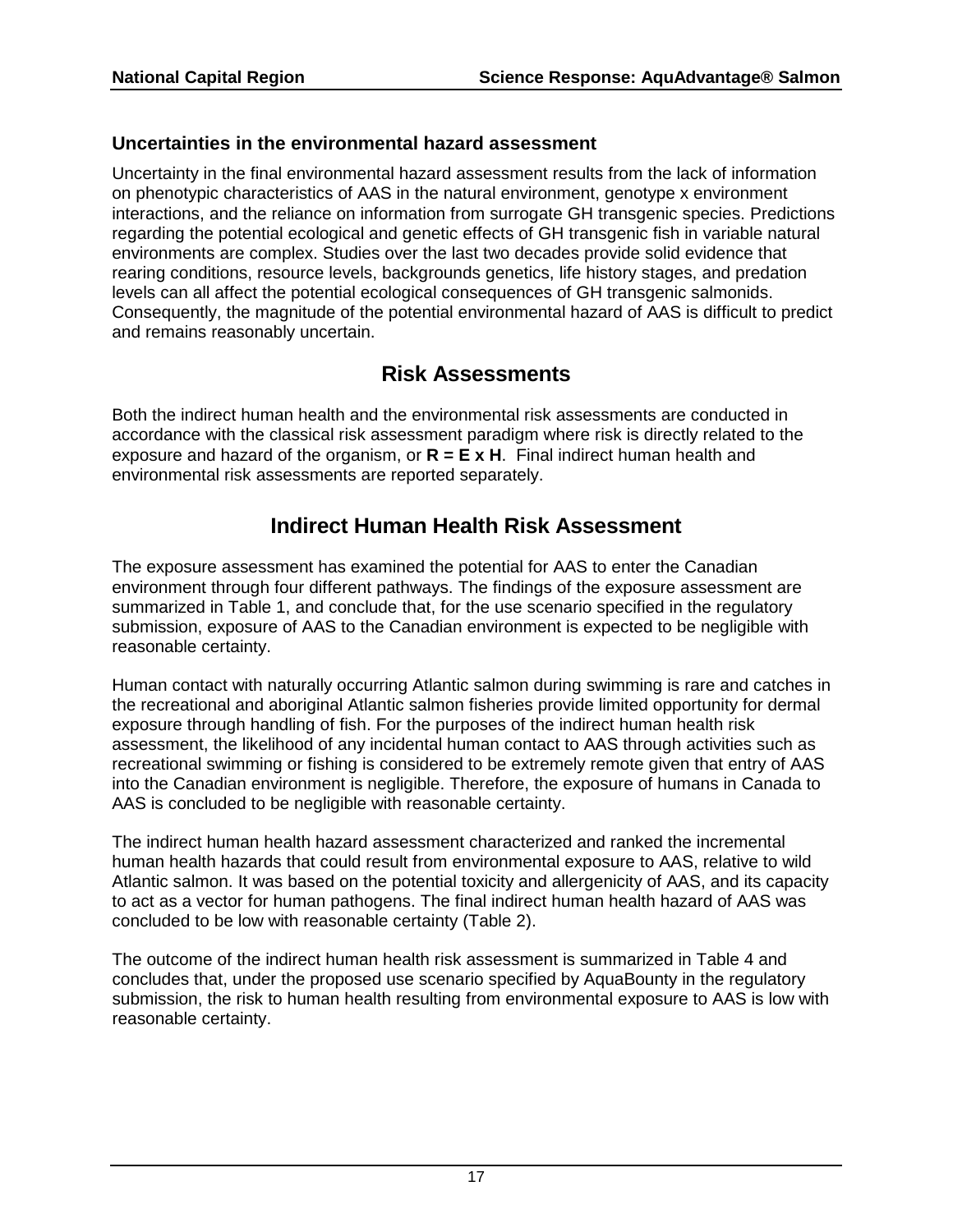| <b>Assessment</b> | Rank       | <b>Uncertainty</b>          |
|-------------------|------------|-----------------------------|
| Exposure          | Negligible | <b>Reasonable Certainty</b> |
| Hazard            | Low        | <b>Reasonable Certainty</b> |
| <b>Risk</b>       | Low        | <b>Reasonable Certainty</b> |

*Table 4. Indirect human health risk assessment of AAS under the proposed use scenario*

### **Environmental risk assessment**

The exposure assessment has examined the potential for AAS to enter the Canadian environment through four different pathways. The findings of the exposure assessment are summarized in Table 1, and conclude that, for the use scenario specified in the regulatory submission, exposure of AAS to the Canadian environment is expected to be negligible with reasonable certainty.

The environmental hazard assessment characterizes the nature, and severity of potential harmful effects that AAS may cause to wild populations of Atlantic salmon, prey of Atlantic salmon, predators and competitors of Atlantic salmon, habitat, and biodiversity. The final environmental hazard of AAS to the Canadian environment is concluded to be high with reasonable uncertainty (Table 3).

The outcome of the environmental risk assessment is summarized in Table 5 and concludes that, under the proposed use scenario specified by AquaBounty in the regulatory submission, the risk to the Canadian environment associated with the manufacture and production of AAS is low with reasonable certainty.

| <b>Assessment</b> | Rank       | <b>Uncertainty</b>            |
|-------------------|------------|-------------------------------|
| Exposure          | Negligible | <b>Reasonable Certainty</b>   |
| Hazard            | High       | <b>Reasonable Uncertainty</b> |
| <b>Risk</b>       | Low        | <b>Reasonable Certainty</b>   |

*Table 5. Environmental risk assessment of AAS under the proposed use scenario*

Changes to the proposed use scenario or to the proposed containment measures specified in the regulatory submission may result in the entry or release of AAS into the environment in a quantity, manner or circumstance significantly different to the potential exposure of AAS assessed in the current risk assessment. Given the potential hazard of AAS to the Canadian environment and associated uncertainty, including potential invasiveness, any significant new activity may result in an altered exposure, and consequently, a different risk assessment conclusion than provided in this report.

## **Waiver Request**

AquaBounty has requested a waiver for information required under information item 5(a) of Schedule 5 of the *New Substances Notification Regulations (Organisms)* in accordance with Section 106(8) of CEPA 1999. This information item requires that data be submitted from tests conducted to determine the invasiveness of AAS. The waiver request is based on AquaBounty's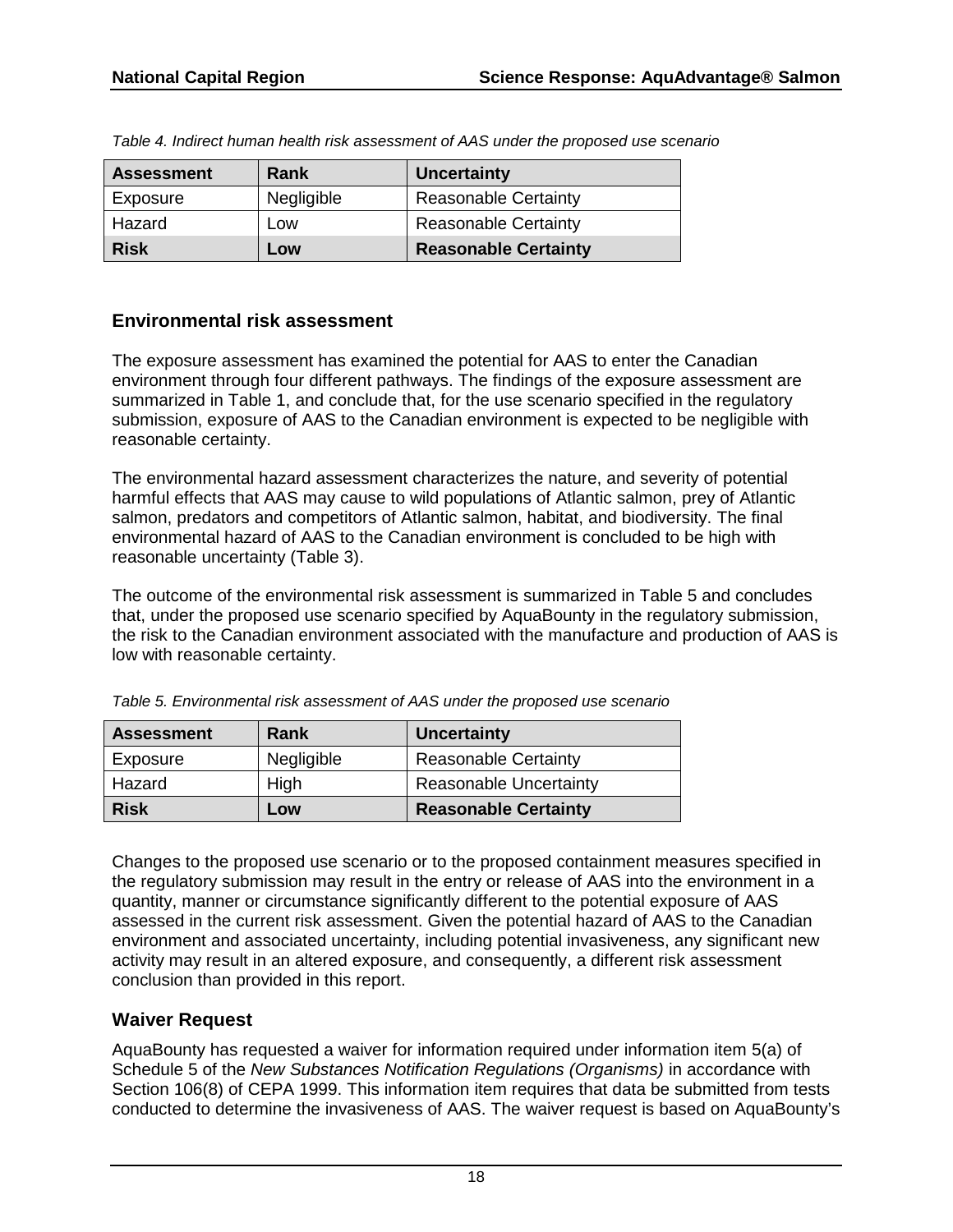assertion that the organism is manufactured at a location where the person requesting the waiver is able to contain the living organism so as to satisfactorily protect the environment and human health (ABT 2013).

Therefore, the waiver should only be granted if it can be demonstrated that AAS is contained such that it will not enter the Canadian environment.

#### Waiver Assessment

AAS is intended for use under strictly controlled conditions that include physical containment at two clearly defined facilities. At the PEI facility, there are 16 pathways of entry into the environment for all life-stages of AAS. To prevent an unintentional release from the PEI facility, there are a minimum of 3 (and as many as 6) mechanical barriers along each pathway. In all cases, suitable operational measures and oversight are in place to avert or mitigate potential failures and prevent living AAS at all life-stages from entering the Canadian environment. In addition, the PEI facility is sited at a location and constructed to standards that effectively prevent the unintentional release of AAS that may result from naturally occurring catastrophic events. Finally, extensive security measures are in place to prevent unlawful entry that may result in theft or damage to property.

During transport from the PEI facility to the facility in Panama, AAS eggs will be securely packed and labeled for shipment by air. Chain-of-custody will be maintained through to its arrival in Panama using a commercial freight–forward company. AAS eggs will be received and transported to the facility in Panama under the supervision of an official from the Ministry of Agriculture's Quarantine Department and will be unpacked and inspected at the facility under the supervision of an official from the National Animal Health Authority.

At the Panamanian facility, there are 4 pathways of entry into the environment for all life-stages of AAS. To prevent an unintentional release from the facility, there are a minimum of 4 (and as many as 12) mechanical barriers along each pathway. In most cases, suitable operational measures are in place to avert or mitigate potential failures and prevent living AAS at all lifestages from entering the Panamanian environment. Further, in the unlikely event of AAS escaping from the facility in Panama, geographical isolation and regional water temperatures that are beyond the range of tolerance for Atlantic salmon will prohibit AAS from entering the Canadian environment.

AquaBounty has provided well-defined parameters for the scope of their proposed activity, as outlined above. Proposed containment measures (physical, biological and geographical containment) were assessed to result in a negligible risk of entry into the Canadian environment.

AquaBounty has committed to ensuring that live eggs exported from the PEI facility to the facility in Panama will be reared only at the production site described in the notification and that no live fish of any life stage will be sold or given by AquaBounty Panama to a third party for grow-out.

Based on the above, it is concluded that AAS is manufactured at a location where AquaBounty is able to contain the living organism so as to satisfactorily protect the environment and human health.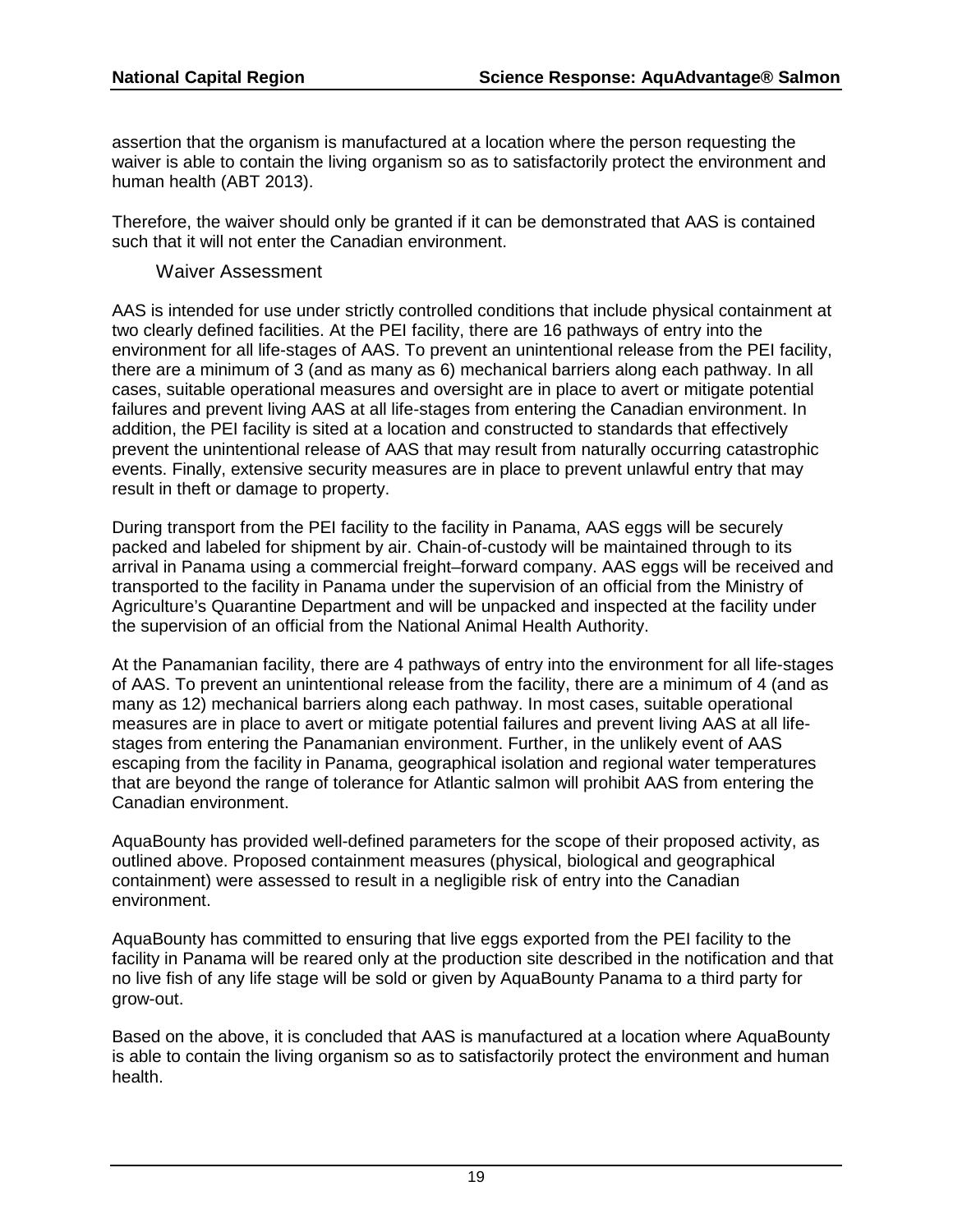## **Conclusions**

#### **1 - Indirect Human Health Risk**

The finding of negligible with reasonable certainty for the exposure assessment and low with reasonable certainty for the indirect human health hazard assessment resulted in a risk assessment outcome of low with reasonable certainty and a conclusion of not "CEPA toxic".

#### **2 - Environmental Risk**

The finding of negligible with reasonable certainty for the exposure assessment and high with reasonable uncertainty for the environmental hazard assessment resulted in a risk assessment outcome of low with reasonable certainty and a conclusion of not "CEPA toxic".

#### **3 - Waiver**

Given the proposed use scenario specified in the regulatory submission and that the information provided in support of the waiver request was considered sufficient to demonstrate that the organism will be contained so as to satisfactorily protect the environment and human health, data on invasiveness as specified in paragraph 5(a) of Schedule 5 of the *New Substances Notification Regulations (Organisms)* is not needed to determine whether the organism is toxic as defined under section 64 of CEPA 1999.

Any activities outside of the well-defined parameters described in the complete waiver assessment in Appendix A of the risk assessment (DFO 2013b) may be considered a significant new activity and could require a Significant New Activity Notice.

#### **4 - Significant New Activities**

AquaBounty Canada has indicated its intent to commercially produce pressure-shocked female AAS eggs at its land-based facility in PEI for export to a land-based, grow-out facility in the highlands of western Panama. No more than 100,000 eggs will be exported to Panama in any given year. In Panama, AAS will be grown to a commercial weight of 1 to 3 kg, then harvested, euthanized and transported to a processing plant in close proximity to the Panamanian growout facility where they will be processed for retail sale in approved markets for food consumption.

AquaBounty has also committed to ensuring that live eggs exported from the facility in PEI to the facility in Panama, will be reared only at the production site described in the regulatory submission and that no live fish of any life stage will be sold or given by AquaBounty Panama to a third party for grow-out.

AAS is intended for use under strictly controlled conditions that include physical confinement in two clearly defined facilities. AquaBounty has provided well-defined parameters for the scope of their proposed activity, as outlined above. The proposed parameters, which include physical, biological and geographical containment provisions, have been deemed sufficient to result in a negligible likelihood of entry into the Canadian environment with reasonable certainty.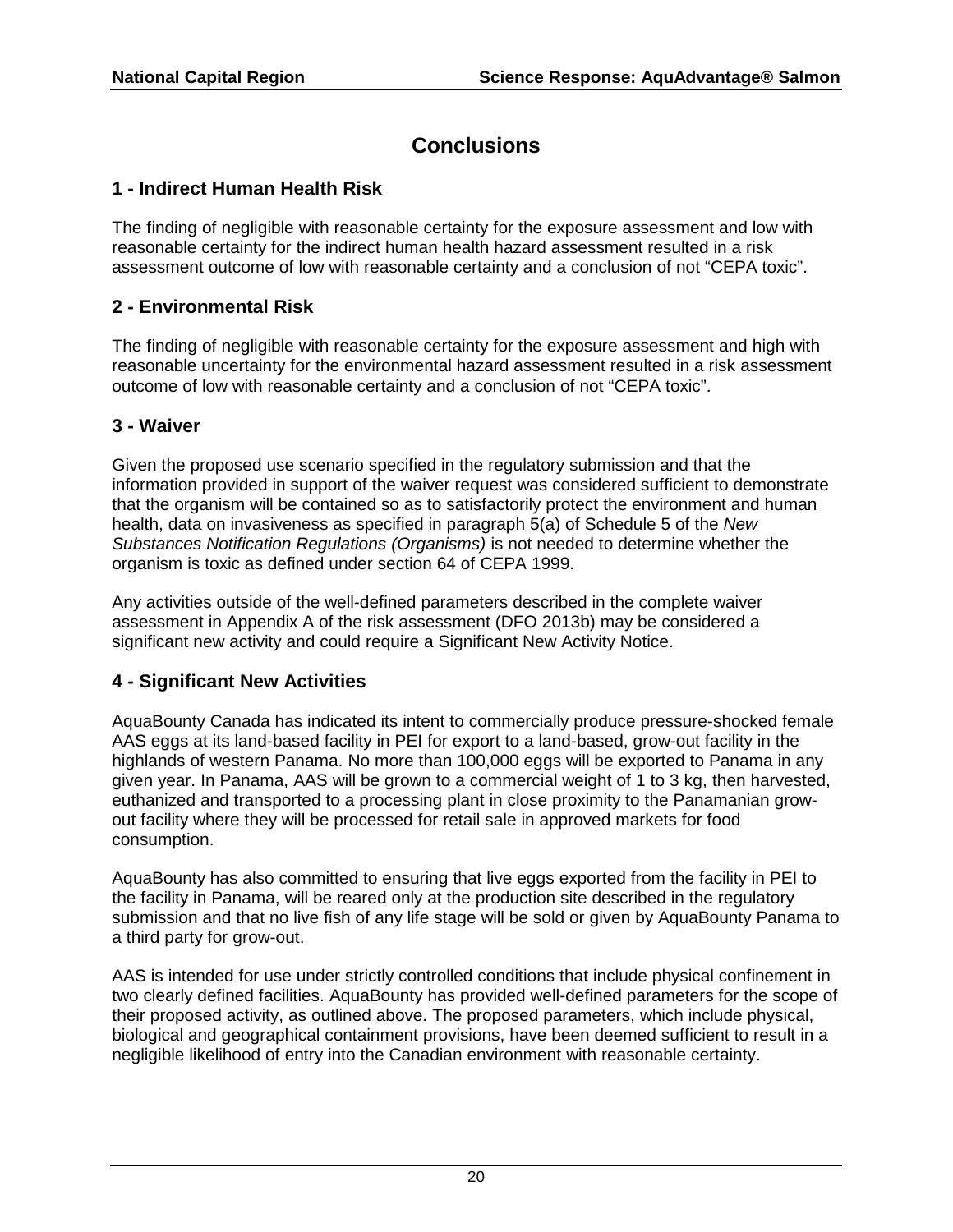Changes to the proposed use scenario or to the proposed containment measures may result in the entry or release of AAS into the environment in a quantity, manner or circumstances significantly different to the potential exposure of AAS assessed in the current risk assessment. Given the potential hazard of AAS to the environment and associated uncertainty, including potential invasiveness, any significant new activity may result in an altered exposure and consequently in a different risk assessment conclusion than provided in this report.

The emphasis that has been placed on containment to prevent exposure to the Canadian environment and in particular on physical containment of AAS, makes it imperative that the use scenario proposed by AquaBounty be maintained including all physical, biological, geographical and operational containment measures. Therefore, any activities outside of the well-defined parameters that have been described in the regulatory submission may be considered a significant new activity and could require a Significant New Activity notification.

Based on the scope of the use scenario specified by AquaBounty in their regulatory submission and the outcome of DFO's risk assessment, in accordance with the DFO/EC/HC Memorandum of Understanding, DFO offers the following recommendations to EC in respect of a Significant New Activity notice:

A Significant New Activity in relation to AAS could include any activity other than the following:

- 1. Commercial production at the AquaBounty Canada facility, near Souris, PEI, that has been described in AquaBounty's notification, of hemizygous triploid female Atlantic salmon eyed-eggs bearing the opAFP-GHc2 construct at the EO-1α locus using milt from homozygous masculinized AAS females (neomales) and eggs from non-transgenic Atlantic salmon females that are derived from the domesticated St. John River strain;
- 2. Physical containment, as efficacious as described in AquaBounty's notification, of all life-stages of AAS at the PEI facility and at the AquaBounty Panama facility in Chiriquí Province, Panama, that are under the singular and direct control of AquaBounty Technologies, and while in transport between the two facilities as described in the notification;
- 3. Biological containment as described in AquaBounty's regulatory submission.

If a significant new activity in relation to AAS is proposed, information to be provided by AquaBounty to the Minister of the Environment, at least 120 days prior to the commencement of the proposed significant new activity, should include the following:

- 1. a detailed description of the proposed significant new activity in relation to AAS;
- 2. a detailed description of all physical, biological and geographical containment measures proposed to be used and data to support their efficacy;
- 3. the information specified in paragraph 5(a) of Schedule 5 of the *New Substances Notification Regulations (Organisms)*; and
- 4. any other information or data in respect of AAS that is in AquaBounty's possession or to which they have reasonable access, that is relevant to determine whether AAS is "CEPA toxic" or capable of becoming "CEPA toxic".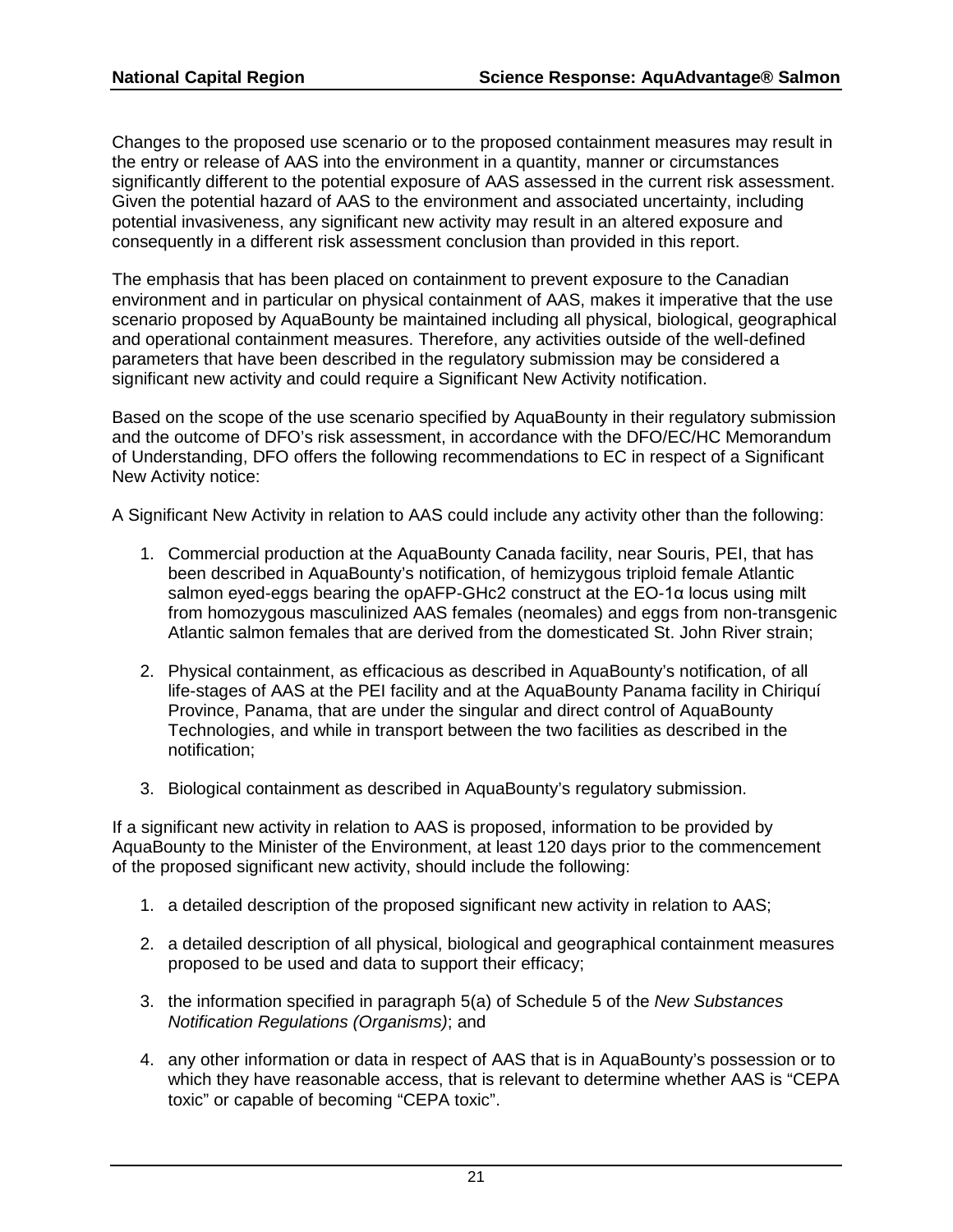| <b>Name</b>              | <b>Affiliation</b>                 |
|--------------------------|------------------------------------|
| Beardall, Janet          | <b>Fisheries and Oceans Canada</b> |
| Bradbury, lan            | <b>Fisheries and Oceans Canada</b> |
| Byrne, Philip            | <b>Fisheries and Oceans Canada</b> |
| Chaput, Gerald           | <b>Fisheries and Oceans Canada</b> |
| Devlin, Robert           | <b>Fisheries and Oceans Canada</b> |
| Dugan, Stephen           | <b>Health Canada</b>               |
| Fraser, Dylan            | <b>Concordia University</b>        |
| Hovorka, Mark            | <b>Fisheries and Oceans Canada</b> |
| Leggatt, Rosalind        | <b>Fisheries and Oceans Canada</b> |
| MacKinnon, Anne-Margaret | <b>Fisheries and Oceans Canada</b> |
| MacNair, Neil            | Province of Prince Edward Island   |
| Mandrak, Nicholas        | <b>Fisheries and Oceans Canada</b> |
| Marshall, Larry          | <b>Fisheries and Oceans Canada</b> |
| Mc Gowan, Colin          | <b>Fisheries and Oceans Canada</b> |
| Meerburg, David          | <b>Atlantic Salmon Federation</b>  |
| Mills, Chris             | <b>Fisheries and Oceans Canada</b> |
| Mimeault, Caroline       | <b>Fisheries and Oceans Canada</b> |
| Moreau, Darek            | Independent consultant             |
| Shahsavarani, Arash      | <b>Environment Canada</b>          |
| Situ, Donna              | <b>Health Canada</b>               |
| Stefanov, Ivan           | <b>Fisheries and Oceans Canada</b> |
| Stephen, Stephen J.      | <b>Fisheries and Oceans Canada</b> |
| Thorleifson, Erika       | Fisheries and Oceans Canada        |

## **Contributors**

## **Approved By**

Wayne Moore Director General, Strategic and Regulatory Science Directorate Fisheries and Oceans Canada

Date: October 25, 2013

## **Sources of Information**

- ABRAC [Agricultural Biotechnology Research Advisory Committee] 1995. Performance standards for safely conducting research with genetically modified fish and shellfish. Document No. 95-04, Office of Agricultural Biotechnology, U.S. Department of Agriculture, 156 pp.
- Abrahams, M.V. and A. Sutterlin. 1999. The foraging and antipredator behaviour of growthenhanced transgenic Atlantic salmon. Animal Behaviour 58: 933-42.
- ABT [AquaBounty Technologies Inc.] 2013. New Substances Notification (Organisms) for AquAdvantage Salmon. Submitted to Environment Canada.
- Benfey, T. J. 1999. The physiology and behavior of triploid fishes. Reviews in Fisheries Science 7:39-67.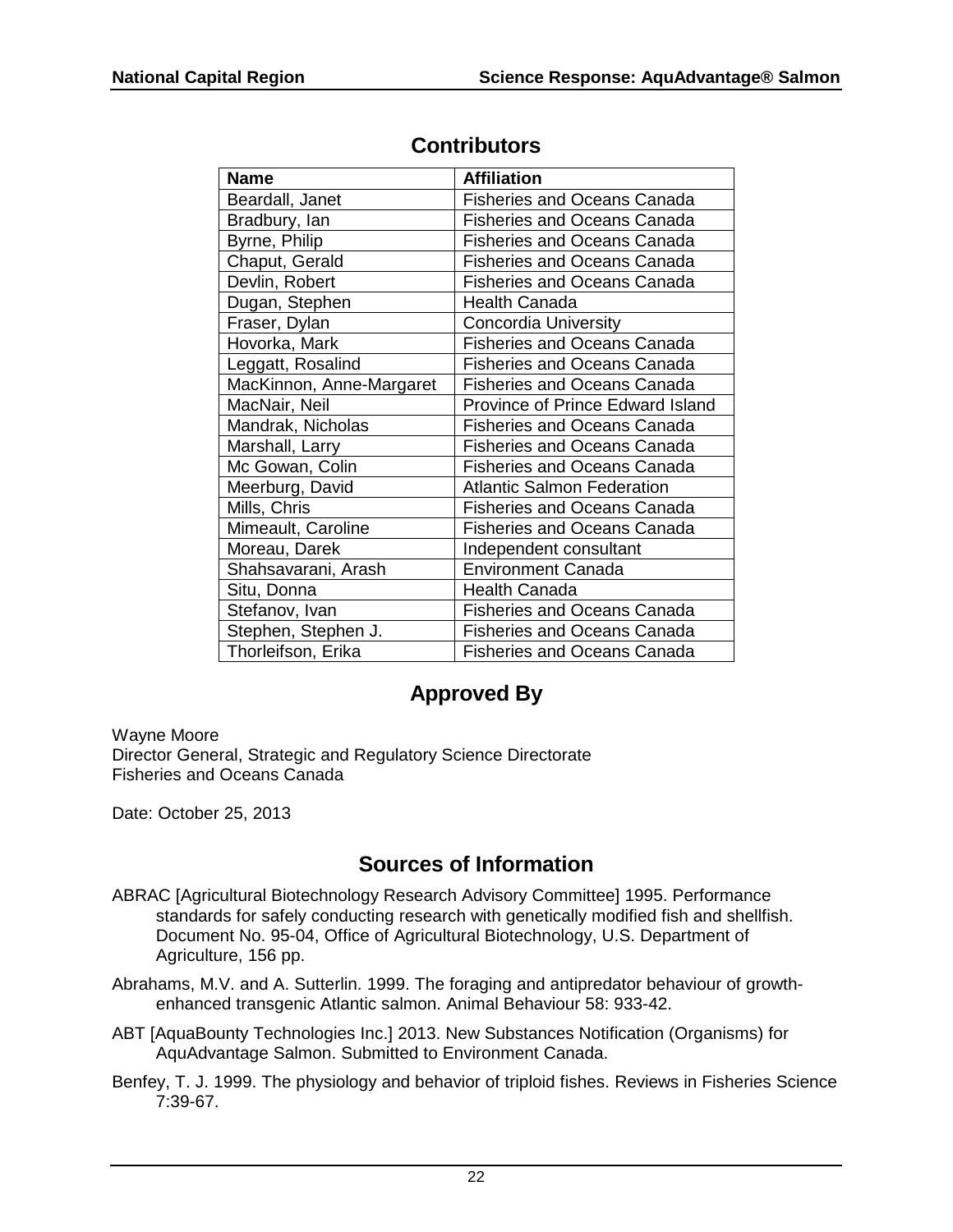- Buchanan, J. and K. Hobbs. 2007. Characterization and stable inheritance of the GH transgene in the EO-1α AquAdvantage salmon. Supplement 1 to Study Report AAS-MFG-004.
- Cook, J.T., M.A. McNiven, G.F. Richardson, A.M. Sutterlin. 2000a. Growth rate, body composition and feed digestibility/conversion of growth-enhanced transgenic Atlantic salmon (*Salmo salar*). Aquaculture 188: 15-32.
- Cook, J.T., A.M. Sutterlin, M.A. McNiven. 2000b. Metabolic rate of pre-smolt growth-enhanced transgenic Atlantic salmon (*Salmo salar*). Aquaculture 188: 33-45.
- Curtis, L. R., F. T. Diren, M. D. Hurley, W.K. Seim, and R. A. Tubb. 1991. Disposition and elimination of 17∝-methyltestosterone in Nile tilapia (*Oreochromis niloticus*). Aquaculture 9:193-201.
- Deitch, E.J., G.L. Fletcher, L.H. Petersen, I.A. Costa, M.A. Shears, W.R. Driedzic and A.K. Gamperl. 2006. Cardiorespiratory modifications and limitations in post-smolt growth hormone transgenic Atlantic salmon. Journal of Experimental Biology 209: 1310-25.
- Devlin, R. H., M. D'Andrade, M. U., and C. A. Biagi. 2004. Population effects of growth hormone transgenic coho salmon depend on food availability and genotype by environment interactions. Proceedings of the National Academy of Sciences of the United States of America 101:9303-9308.
- Devlin, R. H., P. Swanson, W. C. Clarke, E. Plisetskaya, W. Dickhoff, S. Moriyama, T.Y. Yesaki, C.-L. Hew. 2000: Seawater adaptability and hormone levels in growth-enhanced transgenic coho salmon, *Oncorhynchus kisutch*. Aquaculture 191 367–385.
- Devlin, R.H., D. Sakhrani, W. E. Tymchuk, M. L. Rise, and B. Goh. 2009. Domestication and growth hormone transgenesis cause similar changes in gene expression profiles in salmon. Proceedings of the National Academy of Sciences USA 106: 3047-3052.
- Devlin, RH. 2011. Growth hormone overexpression in transgenic fish. In: Encyclopedia of Fish Physiology: From Genome to Environment. Vol. 3. P. 2016-2024.
- DFO 2006. Proceedings of the Expert Panel Meeting on the Potential Risks Associated with Horizontal Gene Transfer from Novel Aquatic Organisms. DFO Canadian Science Advisory Secretariat Proceeding Series 2006/036.
- DFO 2013a. Problem formulation for the risk assessments of AquAdvantage<sup>®</sup> salmon. Internal Fisheries and Oceans Canada document.
- DFO 2013b. Environmental and Indirect Human Health Risk Assessment of AquAdvantage<sup>®</sup> Salmon. Internal Fisheries and Oceans Canada document.
- Du, S.J., Gong, Z., Fletcher, G.L., Shears, M.A., King, J.M., Idler, D.R. and C.L. Hew. 1992. Growth enhancement in transgenic Atlantic salmon by the use of an "all-fish" chimeric growth hormone gene construct. Nature Biotechnology 10: 176-81.
- EFSA GMO Panel (EFSA Panel on Genetically Modified Organisms). 2013. Guidance on the environmental risk assessment of genetically modified animals. EFSA Journal 11(5):3200 190 pp.
- Eisbrenner, W. D., N. Botwright, M. Cook, E. A. Davidson, S. Dominik, N. G. Elliott, J. Henshall, S. L. Jones, P. D. Kube, K. P. Lubieniecki, S. Peng, and W.S. Davidson. 2013. Evidence for multiple sex-determining loci in Tasmanian Atlantic salmon (Salmo salar). Heredity (in press):1–7.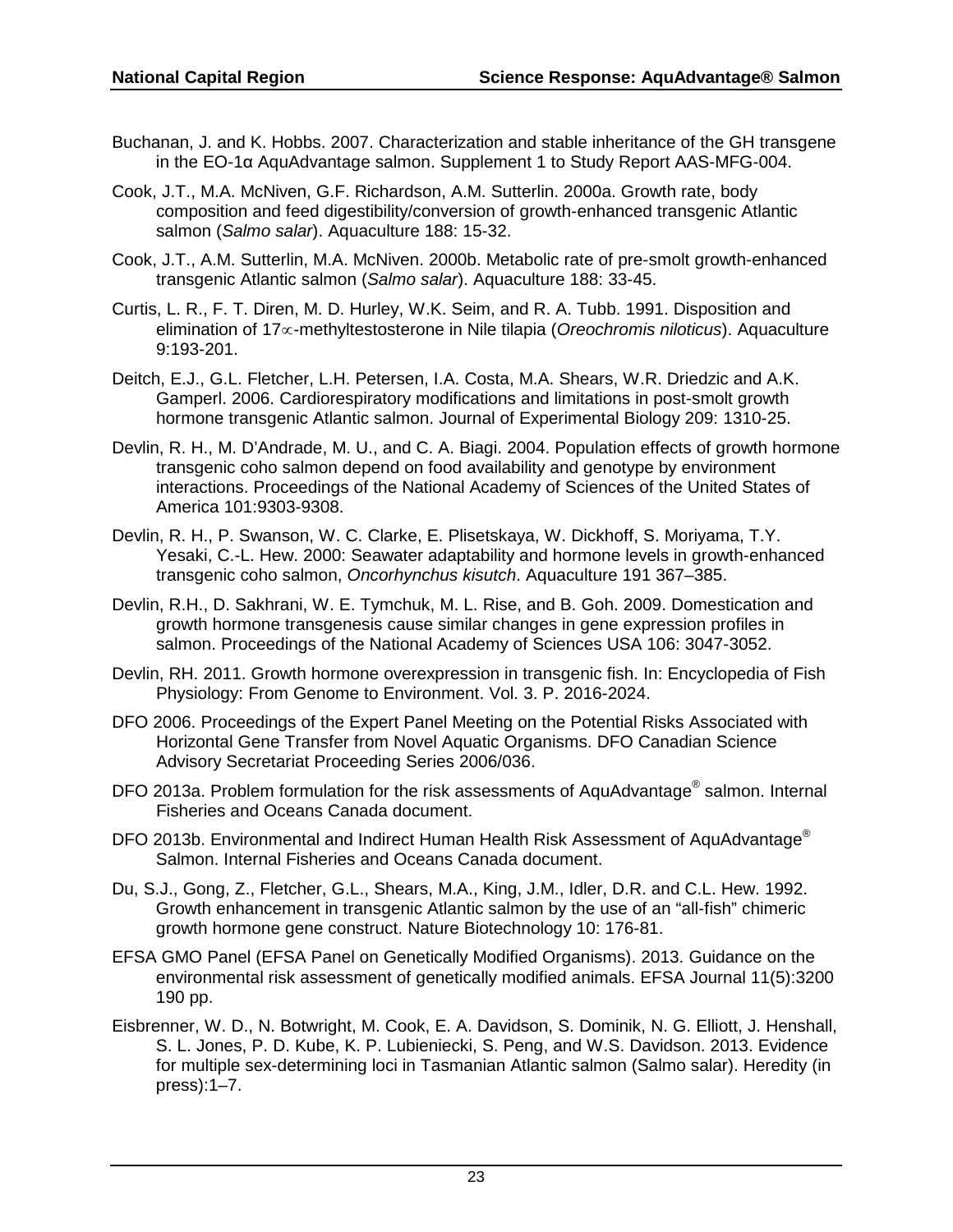- Erisman M. D. 2004. A single-blind, comparator-controlled, quantitative analysis of the nutritional and hormonal composition of muscle-skin from diploid and triploid Atlantic salmon (*Salmo salar*) modified transgenically with the AquAdvantage<sup>TM</sup> gene construct (opAFP-GHc2). Study Report AAS-HFS-001. AquaBounty Technologies, Inc., 1062 pp.
- Garcia de Leaniz, C., I. A. Fleming, S. Einum, E. Verspoor, W. C. Jordan, S. Consuegra, N. Aubin-Horth, D. Lajus, B. H. Letcher, A. F. Youngson, J. H. Webb, L. A. Vøllestad, B. Villanueva, A. Ferguson and T. P. Quinn. 2007. A critical review of adaptive genetic variation in Atlantic salmon: implications for conservation. Biological Review of the Cambridge Philosophical Society. 82: 173-211.
- Grechko, V.V. 2011. Repeated DNA sequences as an engine of biological diversification. Molecular Biology 45(5): 704-727.
- Habibi, H.R., E. Ewing, R. Bajwa and R. L. Walker. 2004. Gastric uptake of recombinant growth hormone in rainbow trout. Fish Physiology and Biochemistry 28: 463-467.
- Johnstone, R., and R. J. M. Stet. 1995. The production of gynogenetic Atlantic salmon, Salmo salar L. Theoretical and Applied Genetics 90:819-826.
- Leggatt, R. A., P. T. O'Reilly, P. J. Blanchfield, C. W. McKindsey, R. H. Devlin. 2010. Pathway of effects of escaped aquaculture organisms or their reproductive material on natural ecosystems in Canada. DFO Canadian Science Advisory Secretariat Research Document 2010/019. vi + 70 p.
- Levesque, H.M., M.A. Shears, G.L. Fletcher and T.W. Moon. 2008. Myogenesis and muscle metabolism in juvenile Atlantic salmon (*Salmo salar*) made transgenic for growth hormone. The Journal of Experimental Biology 211: 128-37.
- Lõhmus, M, P.A. Raven, L.F. Sundström and R.H. Devlin. 2008. Disruption of seasonality in growth hormone-transgenic coho salmon (Oncorhynchus kisutch) and the role of cholecystokinin in seasonal feeding behavior. Hormones and Behavior 54(4):506-513.
- McDermott, R.E., R.J. Mikulak, and M.R. Beauregard. 2009. The Basics of FMEA. Second Edition. CRC Press. Taylor & Francis Group.
- Moreau, D.T.R. 2011. Potential for ecological effects and gene flow resulting from growth hormone transgenic Atlantic salmon (*Salmo salar*) interactions with wild specifics. Ph.D. thesis. Memorial University of Newfoundland.
- Moreau, D.T.R. and I.A. Fleming. 2012. Enhanced growth reduces precocial male maturation in Atlantic salmon. Functional Ecology 26: 399-405.
- Moreau, D.T.R., Conway, C. and I.A. Fleming. 2011a. Reproductive performance of alternative male phenotypes of growth hormone transgenic Atlantic salmon (*Salmo salar*). Evolutionary Applications 4 (6): 736–48.
- Moreau, D.T.R., Fleming, I. A., Fletcher, G.L., and J.A. Brown. 2011b. Growth hormone transgenesis does not influence territorial dominance or growth and survival of firstfeeding Atlantic salmon *Salmo salar* in food-limited stream microcosms. Journal of Fish Biology 78: 726-40.
- Moriyama, S. 1995. Increased plasma insulin–like growth factor-I (IGF-I) following oral and intraperitoneal administration of growth hormone to rainbow trout, *Oncorhynchus mykiss*. Growth Regulation 5: 164-167.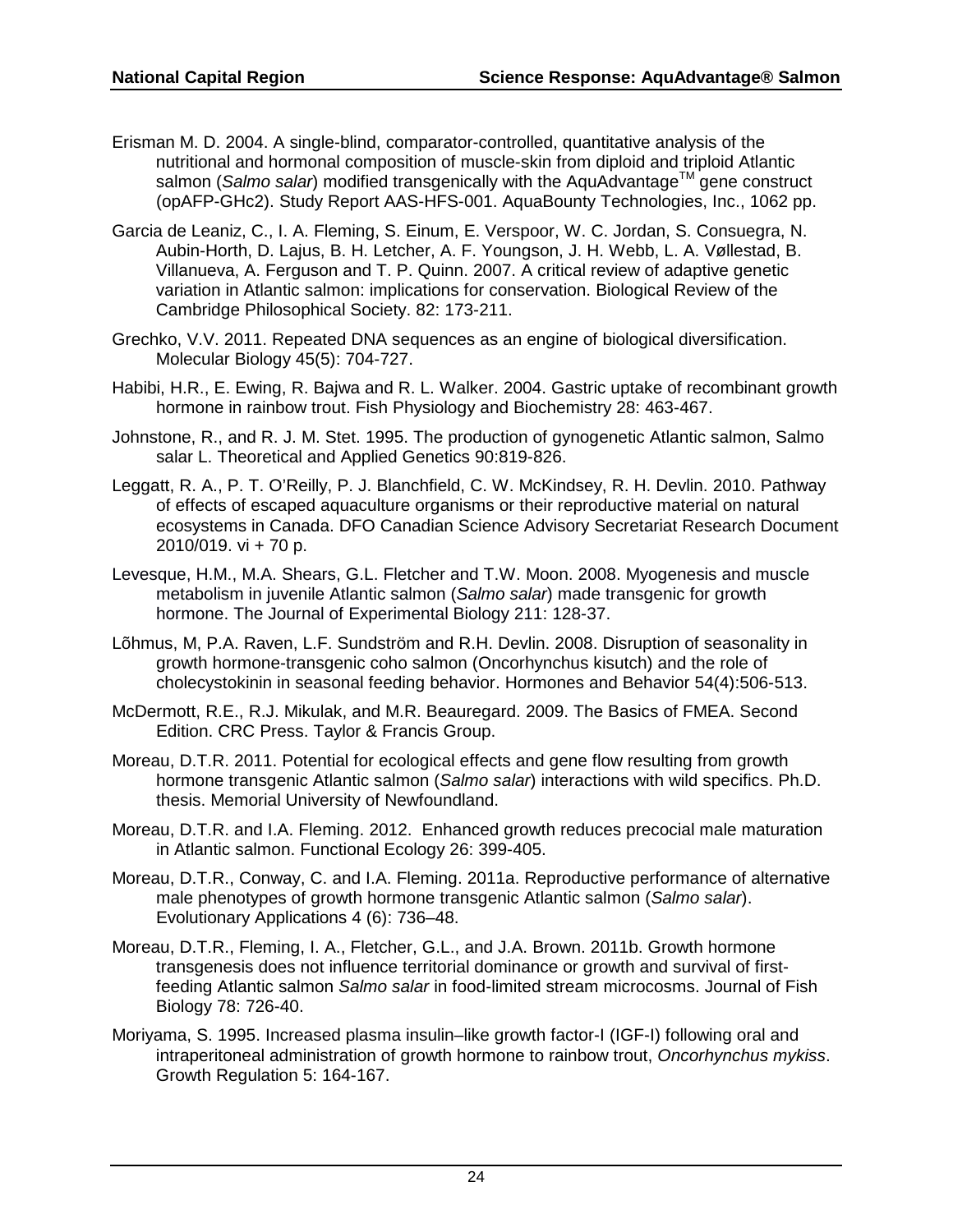- Moriyama, S., H. Yamamoto, S. Sugimoto, T. Abe, T. Hirano and H. Kawauchi. 1993. Oral administration of recombinant salmon growth hormone to rainbow trout, *Oncorhynchus mykiss.* Aquaculture, 112:99-106.
- Oke, K.B., P.A.Westley, D.T.R. Moreau and I.A. Fleming. 2013. Hybridization between genetically modified Atlantic salmon and wild Brown Trout reveals novel ecological interaction. Proceedings of the Royal Society B, 280: 20131047.
- Pepper, V. A., T. Nicholls, and C. Collier. 2004. Reproductive technologies applied to Newfoundland salmonid aquaculture to enhance commercial production. Canadian Technical Report Fisheries and Aquatic Sciences 2541. 50pp.
- Quillet, E., and J. L. Gaignon. 1990. Thermal induction of gynogenesis and triploidy in Atlantic salmon (Salmo salar) and their potential interest for aquaculture. Aquaculture 89:351-364.
- Rodgers, D.W. and F. W. H. Beamish. 1981. Uptake of waterborne methylmercury by Rainbow Trout (*Salmo gairdneri*) in relation to oxygen consumption and methylmercury concentration. Canadian Journal of Fisheries and Aquatic Sciences 38: 1309-1315.
- Shears, M. A., and E. Yaskowiak. 2004. Stable Mendelian inheritance of the EO-1a transgene and rapid growth phenotype in Atlantic salmon (*Salmo salar*) over multiple generations. In Aqua Bounty Technologies Inc. New Substances Notification (Organisms) for AquAdvantage® Salmon Study Report AAS-MFG-002.
- Stamatis, D.H. 2003. Failure Mode Effect Analysis: FMEA from theory to execution. Second Edition. Revised and Expanded. ASQ Quality Press, Milwaukee, Wisconsin.
- Stevens, E.D. and A. Sutterlin. 1999. Gill morphometry in growth hormone transgenic Atlantic Salmon. Environmental Biology of Fishes 54: 405-11.Sundström, L. F., and R. H. Devlin. 2011. Increased intrinsic growth rate is advantageous even under ecologically stressful conditions in coho salmon (*Oncorhynchus kisutch*). Evolutionary Ecology 25:447-460.
- Sundström, L.F., M. Lõhmus, J.I. Johnsson, and R. H. Devlin. 2004. Growth hormone transgenic salmon pay for growth potential with increased predation mortality. Proceedings of the Royal Society of London B 271:350-352.
- Tymchuk, W. E. V., M. V. Abrahams, and R. H. Devlin. 2005. Competitive ability and mortality of growth-enhanced transgenic coho salmon fry and parr when foraging for food. Transactions of the American Fisheries Society 134:381-389.
- Xu, B., K. Mai, Y-L. Xu, H-Z Miao, Z-H. Liu, Y. Dong, S. Lan, R. Wang and P-J. Zhang. 2001. Growth promotion of red sea bream, *Pagrosomus major*, by oral administration of recombinant eel and salmon growth hormone. Chinese Journal of Oceanology and Limnology. Vol 19( 2): 141-146.
- Yaskowiak, E. S., E. Perry and M. A. Shears. 2004. Characterization and stable inheritance of the GH transgene in the EO-1α AquAdvantage salmon. Study Report AAS-MFG-004.
- Yaskowiak, E.S., M. A. Shears, A. Agarwal-Mawal, and G.L. Fletcher. 2006. Characterization and multi-generational stability of the growth hormone transgene (EO-1*α*) responsible for enhanced growth rates in Atlantic salmon. Transgenic Research 15:465-480.
- Zhang, R., Y. Yin, Y. Zhang, K. Li, Q. Gong, J. Wang, X. H and N. Li. 2012. Molecular characterization of transgene integration by next-generation sequencing in transgenic cattle. PLOS One, volume 7, issue 11, e50348.